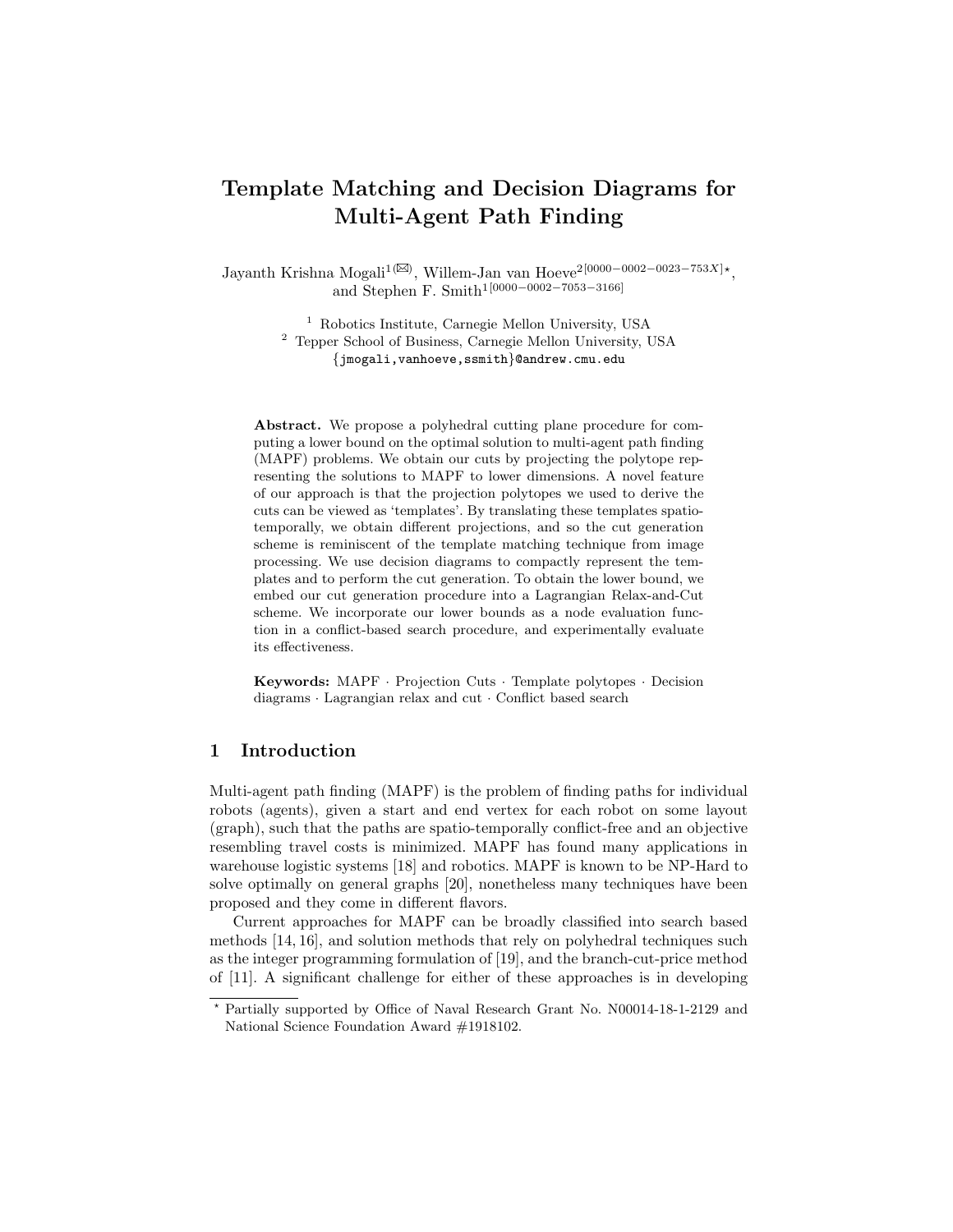strong lower bounding techniques. Such techniques are needed to prune search regions that do not lead to an optimal solution. From the point of view of search based methods, this translates into developing strong admissible heuristics. For polyhedral techniques, strong lower bounds are typically obtained by developing cutting planes that tighten the linear description of the solution space.

In this paper, we propose a cut generation scheme that can be incorporated into search based methods for MAPF as well as polyhedral approaches. Incorporating cuts into techniques that use polyhedral approaches is common, but incorporating cuts into search based methods for MAPF is somewhat rare, and will be the focus of this paper.

Contributions. Main contributions of this work are 1) a new polyhedral approach for MAPF based on lower-dimensional 'templates' that can be translated spatio-temporally over the input graph, 2) the development of a cut generation scheme from these templates, which utilizes a decision diagram representation, 3) a Lagrangian Relax-and-Cut procedure to compute the lower bound, and 4) incorporating the resulting lower bound as a node evaluation function in a conflict-based search (CBS) procedure. Experimental evaluation shows that our lower bounds can be very effective when the MAPF problem is more constrained.

## 2 MAPF Problem Description

We consider the makespan-constrained version of the MAPF problem in this paper. We are given an undirected graph  $G = (V, E)$ , a set of N robots  $\mathcal{R} =$  ${r_1, ..., r_N}$ , and a makespan upper bound  $\mathbf{T} \in \mathbb{Z}_+$ , where  $\mathbb{Z}_+$  represents the set of positive integers. Corresponding to each robot  $r_i \in \mathcal{R}$ , we are given a start vertex  $s_i \in V$ , and goal vertex  $g_i \in V$ . The task is to find a path for each robot, such that the robot paths do not conflict while minimizing the cumulative sum of path costs. A path p can be viewed as a function  $p: \{0, 1, ..., T\} \to V$ , where  $p(t)$  returns a vertex in V corresponding to time t. If  $\mathcal{P} = \{p_1, ..., p_N\}$  is a set of robot paths with 1 path for each robot,  $P$  is feasible to the MAPF problem iff: 1.  $p_i(0) = s_i$  and  $p_i(\mathbf{T}) = g_i, \forall i \in \{1, 2, ..., \mathbf{N}\}.$ 

- 2. For each robot  $r_i \in \mathcal{R}$  and for all  $t \in \{0, 1, ..., T-1\}$ , we require  $p_i(t) =$  $p_i(t+1)$ , or  $(p_i(t), p_i(t+1)) \in E$ . The robot either stays in its current vertex or moves to a neighbor.
- 3. To prevent vertex collisions, we require that  $p_i(t) \neq p_i(t)$ , for all pairwise distinct  $i, j \in \{1, ..., N\}$  and time  $t \in \{0, 1, ..., T\}$ .
- 4. To prevent edge collisions, there should not exist a pair of robots  $r_i, r_j$  and time  $t \in \{0, 1, ..., T - 1\}$  such that,  $p_i(t) = p_j(t+1)$  and  $p_i(t+1) = p_j(t)$ .

We refer to any path  $p_i$  satisfying 1 and 2 as a **start-end path** for robot  $r_i$ . The cost of start-end path  $p_i$  is given by  $c_i(p_i) = \sum_{t=0}^{T-1} c_i(p_i(t), p_i(t+1))$ , where

$$
c_i(p_i(t), p_i(t+1)) = \begin{cases} 0, & \text{if } p_i(t) = p_i(t+1) = g_i \\ 1, & \text{otherwise} \end{cases}
$$
 (1)

Equation (1) assigns a cost of 0 if the robot is waiting at its goal vertex, else assigns a cost of 1. The goal of MAPF is to find a set of conflict-free robot paths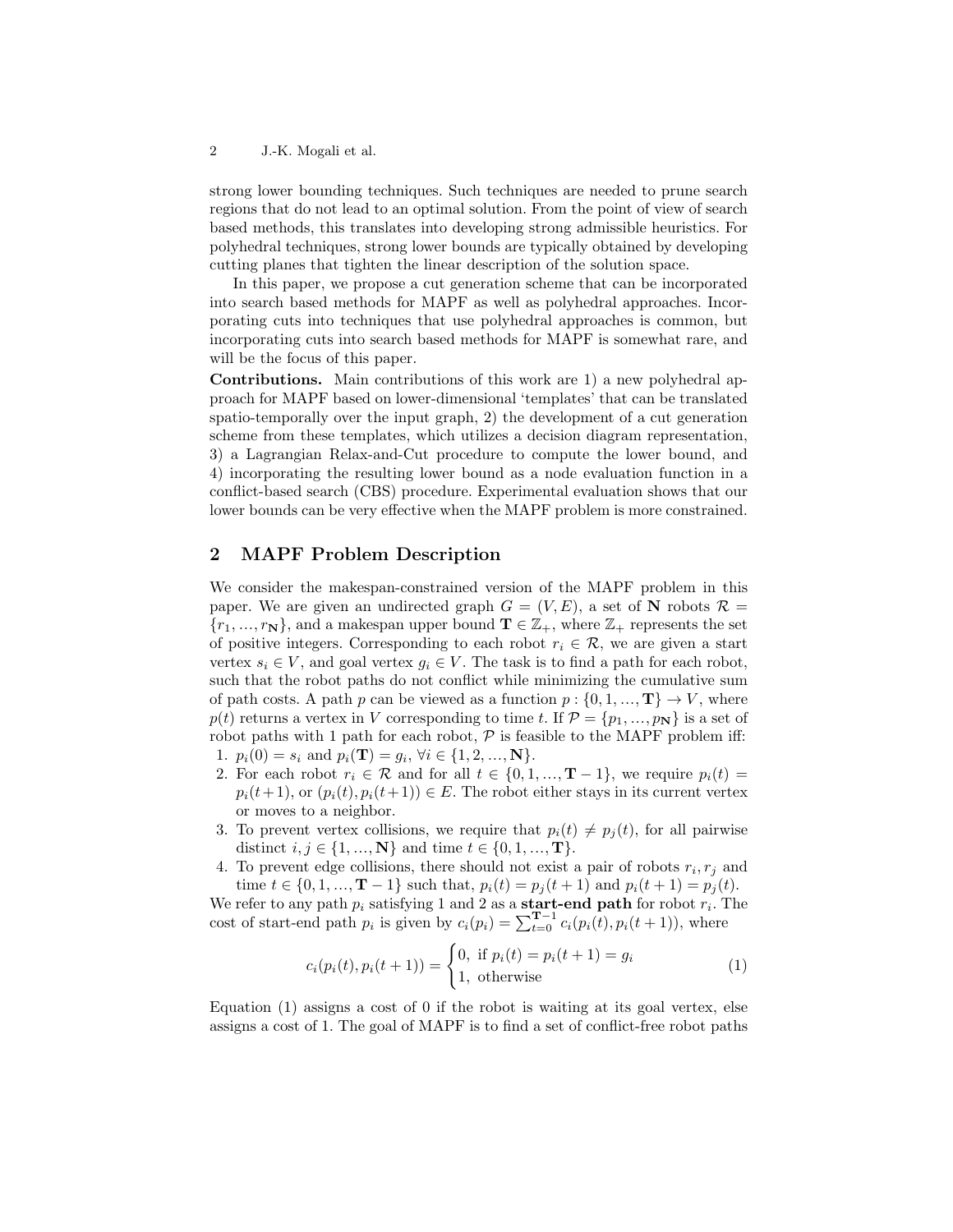$p_1, ..., p_N$  that minimizes the objective  $\sum_{i=1}^{N} c_i(p_i)$ . The cost function in (1) slightly differs from the sum of completion times used in [9, 12], where completion time is the earliest time the robot reaches its goal and remains stationary until time  $\bf{T}$  at the goal vertex. We adopt the cost function shown in (1) to simplify the presentation of template construction presented in a later section.

#### 3 Integer programming model for MAPF

We next provide a multi-commodity flow based Integer Programming (IP) model for the MAPF problem, similar to [19]. The IP model will be useful in deriving valid inequalities for the lower bounding procedure we propose in later sections. In the descriptions below, for any  $n \in \mathbb{Z}_+$  we will use the notation  $[n]$  to denote the set  $\{1, 2, ..., n\}$ .

The IP model will make use of the so-called "time expanded graph". The time expanded graph is an arc-weighted directed acyclic graph defined for each robot, where the nodes can be partitioned into  $T + 1$  layers, and arcs into T layers. We shall denote the time expanded graph for robot  $r_i$  by  $F_i(N_i, A_i)$ . Denote the nodes in layer  $t \in \mathbb{Z}_+ \cup \{0\}$  by  $N_i(t)$ . Corresponding to each vertex  $v \in V$ , there exists a node in  $N_i(t)$  if the shortest path from  $s_i$  to v in  $G(V, E)$  passes through at most t edges, and the shortest path from v to  $g_i$  passes through at most  $\mathbf{T} - t$ edges. With a slight abuse of notation, we shall denote the node corresponding to vertex  $v \in V$  in  $N_i(t)$  by  $v_i^t$ . Throughout this paper, if a node from any of the graphs in the set  ${F_i}_{i \in \mathbf{[N]}}$  is specified, we will assume that the vertex, time and robot associated with that node can be deduced from our notation. Arcs in  $A_i$ connect nodes between adjacent layers, with the tail of the arc emanating from the node belonging to the lower indexed layer. Denote the arcs in level t by  $A_i(t)$ . If  $u_i^t \in N_i(t)$  and  $v_i^{t+1} \in N_i(t+1)$ , then there exists an arc  $(u_i^t, v_i^{t+1}) \in A_i(t)$  iff  $u = v$ , or  $(u, v) \in E$ . We let  $c_i(u_i^t, v_i^{t+1})$  denote the weight of arc  $(u_i^t, v_i^{t+1})$ , where  $c_i(u_i^t, v_i^{t+1}) = 0$  if  $u = v = g_i$ , and 1 otherwise. There is a 1:1 correspondence between start-end paths for robot  $r_i$  and  $s_i^0 - g_i^T$  paths in  $F_i(N_i, A_i)$ .

In describing our IP model, we will make use of the following notation. For any node  $v_i^t \in N_i(t)$ , we denote  $\delta_{F_i}^+(v_i^t)$  as the set of arcs in  $A_i$  whose tail is the node  $v_i^t$ , and  $\delta_{F_i}^-(v_i^t)$  as the set of arcs in  $A_i$  whose head is the node  $v_i^t$ . For any vertex  $u \in V$ , we introduce the set  $\overline{V}^t(u) = \{i \in [\mathbf{N}] | u_i^t \in N_i(t)\}$  for representing vertex collision constraints. For representing edge collision constraints, we define, for  $(u, w) \in E$ :

$$
\overline{E}^{t}(u, w) = \{(i, j) \in [\mathbf{N}] \times [\mathbf{N}] | (u_{i}^{t}, w_{i}^{t+1}) \in A_{i}(t), (w_{j}^{t}, u_{j}^{t+1}) \in A_{j}(t), i \neq j\}
$$

For each robot  $r_i \in \mathcal{R}$ , and each arc  $a \in A_i$ , we introduce a binary variable  $x(a) \in \{0,1\}$  to indicate whether robot  $r_i$  traverses arc a in a feasible solution to the MAPF problem. Let  $|A| = \sum_{i \in [N]} |A_i|$ , where  $|A_i|$  denotes cardinality of set  $A_i$ . The 0-1 IP formulation for the MAPF problem is:

minimize 
$$
\sum_{x \in \{0,1\}^{|A|}} \sum_{i=1}^{N} \sum_{a \in A_i} c_i(a) x(a)
$$
 (2)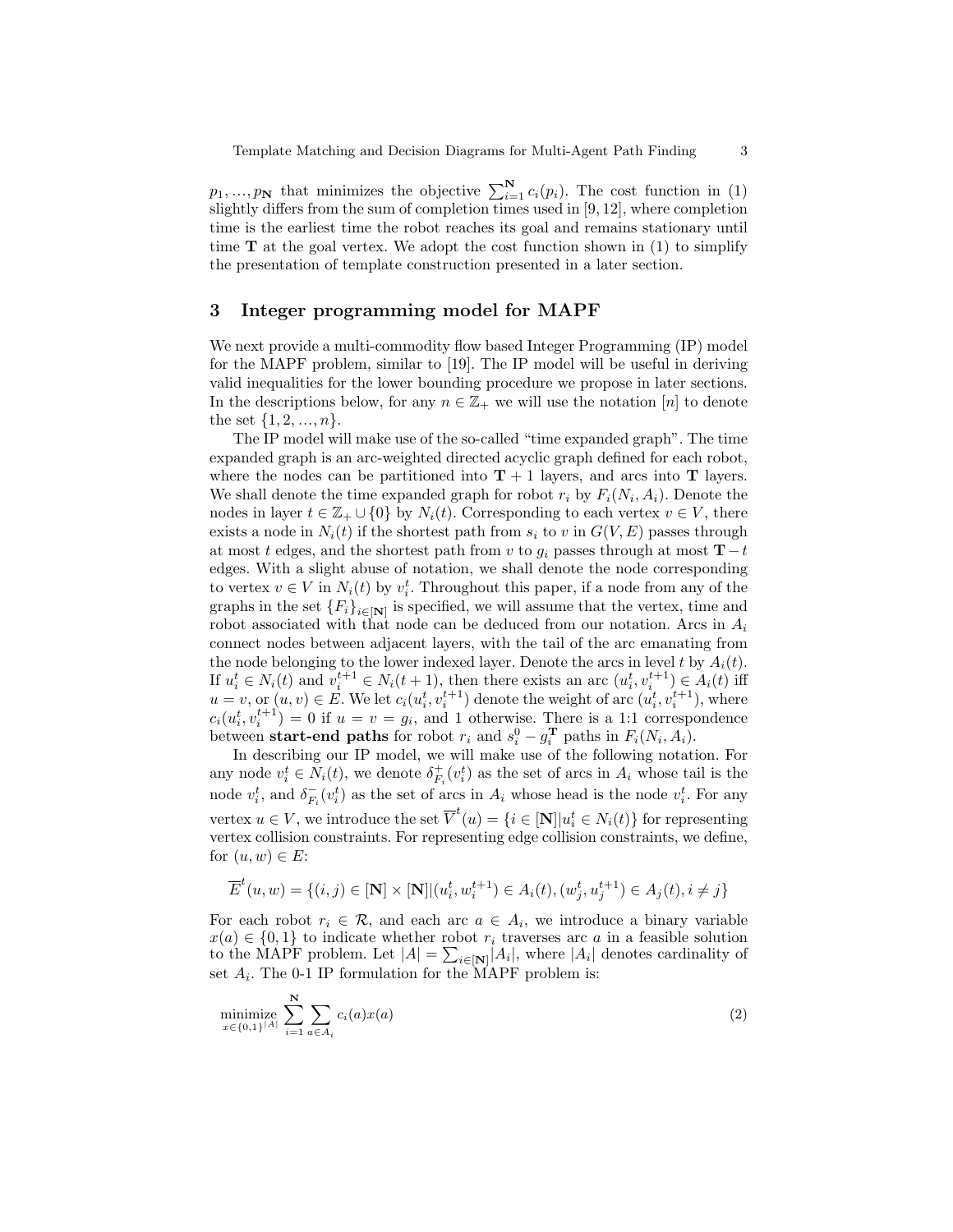$$
\text{s.t.} \sum_{a \in \delta_{F_i}^+(s_i^0)} x(a) = 1, \forall i \in [\mathbf{N}]
$$
\n
$$
(3)
$$

$$
\sum_{a \in \delta_{F_i}^{-} (u_i^t)} x(a) = \sum_{a \in \delta_{F_i}^{+} (u_i^t)} x(a), \forall i \in [\mathbf{N}], \forall t \in [\mathbf{T} - 1], \forall u_i^t \in N_i(t)
$$
\n
$$
\tag{4}
$$

$$
\sum_{i \in \overline{V}^t(u)} \sum_{a \in \delta_{F_i}^{-1}(u_i^t)} x(a) \le 1, \forall u \in V, \forall t \in [\mathbf{T}]
$$
\n
$$
(5)
$$

$$
x(u_i^t, w_i^{t+1}) + x(w_j^t, u_j^{t+1}) \le 1, \ \forall (u, w) \in E, \forall t \in \{0, 1, ..., \mathbf{T} - 1\}, \forall (i, j) \in \overline{E}^t(u, w)
$$
\n
$$
(6)
$$

Equations (3) and (4) (a.k.a flow balance constraints) ensure that a **start-end** path is chosen for every robot, while Eqns (5) and (6) prevent vertex and edge collisions respectively.

#### 4 Lower bounds from Cut Generation

We provide lower bounds to the MAPF problem using a Lagrangian relax and cut (LRC) scheme [8] that makes use of a cut generation procedure. In this section we describe our cut generating procedure, which will later be incorporated into the Lagrangian relax and cut (LRC) scheme described in Sec. 7.

Let **P** denote the MAPF polytope as shown below:

$$
\mathbf{P} = \mathbf{conv}(x \in \{0, 1\}^{|A|} | x \text{ satisfies } (3) - (6))
$$
 (7)

where **conv** denotes convex hull. Given a  $\bar{x} \in \{0,1\}^{|A|}$  that violates some constraint in (5) - (6), we develop a cut generating procedure that outputs a cut  $a^T x \leq b$  that strictly separates  $\bar{x}$  from **P** i.e.  $\max_{x \in \mathbf{P}} a^T x \leq b < a^T \bar{x}$ .

The cuts generated by our procedure are a form of projection cuts. The idea is to select a subset of arcs  $S \subset A$ , where assume  $|S| = n$ . We will construct a polytope  $P(S) \subset \mathbb{R}^n$  such that  $\text{Proj}_{x(S)}(P) \subseteq P(S)$ , where  $x(S)$  denotes the variables corresponding to the arcs in  $S$ , and  $\text{Proj}_{x(S)}(\mathbf{P})$  is the orthogonal projection of **P** onto the space spanned by the variables in  $x(S)$ :

$$
\text{Proj}_{x(S)}(\mathbf{P}) = \{ y \in \mathbb{R}^n : \exists w \in \mathbb{R}^{|A|-n}, \text{s.t. } (y, w) \in \mathbf{P} \}
$$
(8)

In order to generate a cut that separates  $\bar{x}$  from **P** we will output a face of  $P(S)$ , which separates  $\text{Proj}_{x(S)}(\bar{x})$  and  $P(S)$ . Clearly, if  $P(S)$  is a tight relaxation for  $Proj_{x(S)}(\mathbf{P})$ , then the cut obtained will also be deep.

Different choices for S give rise to different  $P(S)$ , so different cuts separating  $\bar{x}$  and **P** can be derived by varying S. From the perspective of projection cuts, the collision avoidance constraints in Eqns (5), (6) contain variables belonging to a small spatio-temporal neighbourhood. For instance, if  $\bar{x}$  violates Eqn (6), then Eqn (6) can be viewed as a cut which separates  $\text{Proj}_{x(S)}(\mathbf{P})$  and  $\text{Proj}_{x(S)}(\bar{x})$ , where  $S = \{(u_i^t, w_i^{t+1}), (w_j^t, u_j^{t+1})\}$ . In this work, we will typically choose larger spatio-temporal neighbourhoods for selecting the arcs in S. Consequently, the cuts that are generated by our approach tend to be deeper.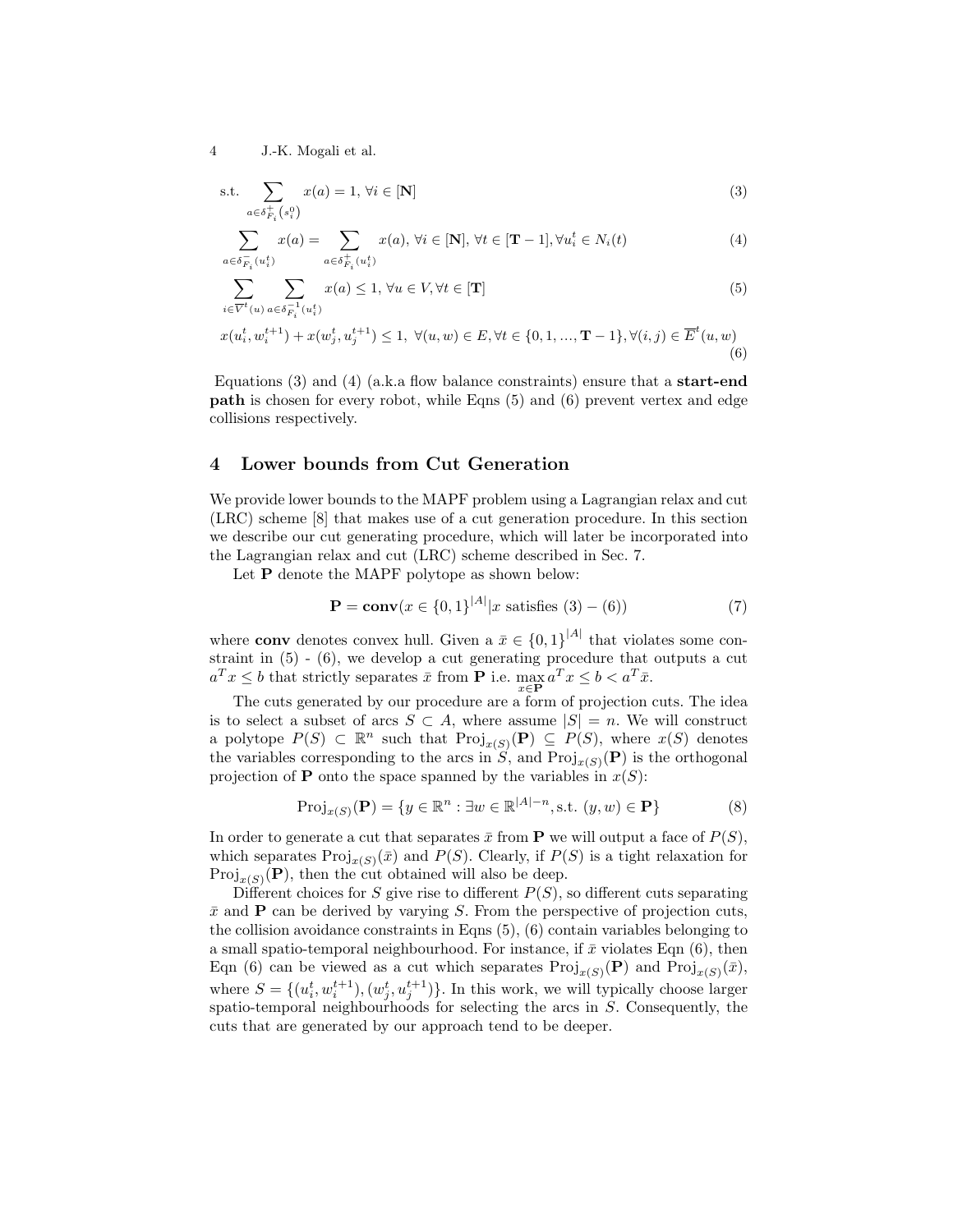On selecting S for an infeasible  $\bar{x}$ : The choice of S for a given infeasible  $\bar{x}$  will not be made arbitrarily. An arbitrary choice for S can lead to poor cuts, and computing a good approximation to  $\text{Proj}_{x(S)}(\mathbf{P})$  is challenging. To specify S, we first parameterize S by the sets  $\mathcal{R}(S), T(S), L(S)$ .  $\mathcal{R}(S) \subseteq [\mathbf{N}]$  is a set of indices of robots,  $T(S) = \{1, 1 + 1, ..., u\}$  is a discrete interval where  $l, u \in \mathbb{Z}_+$ and  $\mathbf{u} < \mathbf{T}$ . For each  $i \in \mathcal{R}(S)$  and each time  $t \in T(S)$ , let  $L_i^t(S)$  denote a set of nodes in  $N_i(t)$ . Denote  $L(S) =$  $\bigcup_{i \in \mathcal{R}(S), i \in T(S)} L_i^t(S), S$  is defined as the set of all

incoming and outgoing arcs associated with nodes in  $L(S)$ 

$$
S = \bigcup_{i \in \mathcal{R}(S), t \in T(S)} \bigcup_{v_i^t \in L_i^t(S)} \left( \delta_{F_i}^+(v_i^t) \cup \delta_{F_i}^-(v_i^t) \right) \tag{9}
$$

W.l.o.g let  $\bar{x}$  contain a conflict between robots  $r_1, r_2$  at time  $t_c$ , and let us denote the set of nodes from  $N_1, N_2$  involved in the conflict by  $Z_{cf}$ . Note that if the conflict is a vertex conflict, then  $Z_{cf}$  contains 2 nodes, while for an edge conflict  $Z_{cf}$  contains 4 nodes. We say that S is an appropriate selection for  $\bar{x}$ iff  $1, 2 \in \mathcal{R}(S)$ ,  $t_c \in T(S)$  and  $Z_{cf} \subseteq L(S)$  i.e. loosely speaking S contains arcs relevant to the conflict present in  $\bar{x}$ . We provide an example for S below.

Consider the set of robot paths for  $r_1$  and  $r_2$  shown in Fig. 1. Robot  $r_1$ moves from location  $(3,3)$  at time 4 to  $(4,3)$  at time 5, while  $r_2$  moves from  $(4,3)$  at time 4 to  $(3,3)$  at time 5, so we have an edge collision at time 4.



Fig 1. One possible choice of  $S$  for the edge conflict between  $r_1$  and  $r_2$  is:  $\mathcal{R}(S) = \{1, 2\}$ , and  $T(S) =$  $\{3, 4, 5\}$ . For all  $i \in [1, 2]$  and  $\forall t \in T(S)$ ,  $L_i^t(S)$  is set to nodes in  $N_i(t)$  corresponding to all locations in the  $3 \times 3$  grid centered at  $(3,3)$  (highlighted in yellow). S for our example can be obtained from the parameters specified by applying Eqn (9). Clearly the arcs in the edge conflict are present in S.

Defining  $P(S)$ : We retain as many relevant inequalities from the IP formulation in Sec. 3 for defining  $P(S)$ , thereby providing a tight relaxation for  $\text{Proj}_{x(S)}(\mathbf{P})$ .

$$
P(S) = \mathbf{conv}\left(x(S) \in \{0, 1\}^n | x \text{ satisfies } (11) - (14)\right) \tag{10}
$$

$$
\sum_{a \in \delta_{F_i}^-(v_i^t)} x(a) = \sum_{a \in \delta_{F_i}^+(v_i^t)} x(a), \forall i \in \mathcal{R}(S), \forall t \in T(S), \forall v_i^t \in L_i^t(S)
$$
\n(11)

$$
\sum_{j \in \overline{V}^t(v) \cap \mathcal{R}(S)} \sum_{a \in \delta_{F_j}^{-1}(v_j^t)} x(a) \le 1, \,\forall t \in T(S), \forall i \in \mathcal{R}(S), \forall v_i^t \in L_i^t(S)
$$
\n
$$
(12)
$$

$$
x(u_i^t, w_i^{t+1}) + x(w_j^t, u_j^{t+1}) \le 1, \quad \forall t \in \{l-1\} \cup T(S), \forall (i, j) \in \{(k, l) \in T(S) \times T(S) \times T(S) | k \ne l\},\tag{13}
$$

$$
\sum_{a \in S \cap A_i(t)} x(a) \le 1, \forall i \in \mathcal{R}(S), \forall t \in \{l-1\} \cup T(S)
$$
\n(14)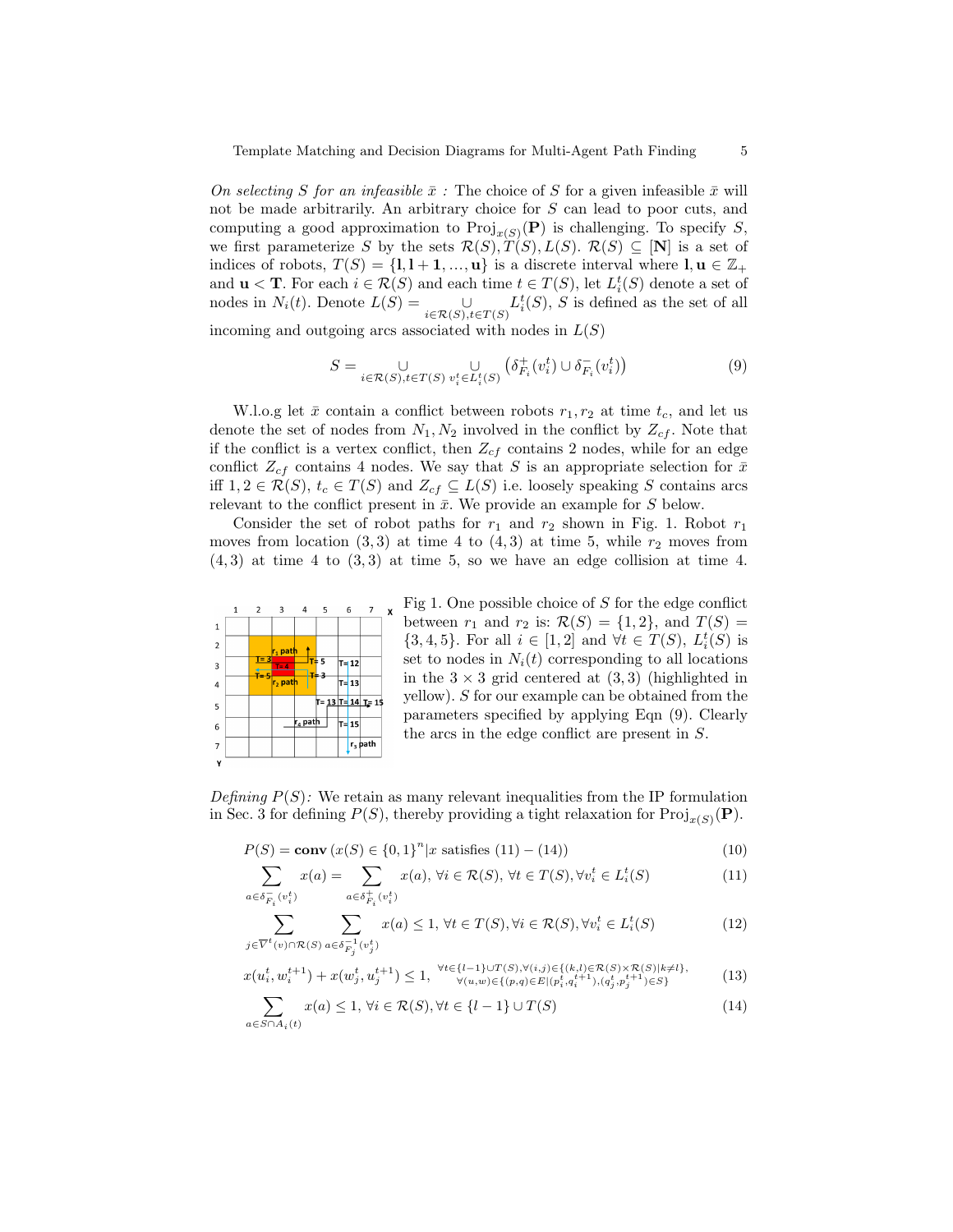Algorithm 1 PSGA for CGLP

1: **Initialize:**  $k := 1, w^{(k)} = 0, \Delta = 0, \mathbf{z} = \text{Proj}_{x(S)}(\bar{x}).$ 2: while Stopping criterion is not met do 3:  $v^{(k)} \in \arg \max_{v \in Vert(P(S))} v^T w^{(k)}$ 4:  $w^{(k+1)} := \text{Proj}_{\|w\|_2 \leq 1} (w^{(k)} + \rho^{(k)}(\mathbf{z} - v^{(k)})), \text{ where } \rho^{(k)} := \frac{1}{k}$ 5: if  $H(w^{(k+1)}) > \max(0, \Delta)$  then 6:  $\Delta \leftarrow H(w^{(k+1)}), w^* \leftarrow w^{(k+1)}$ 7:  $k := k + 1$ 8: if  $\Delta > 0$  then 9: **return**  $w^*$ 

Eqn (11) ensures flow balance for all nodes in  $L(S)$ . Eqn (12) prohibits vertex collisions on nodes in  $L(S)$ . Eqn (13) prohibits edge collisions over arcs in S. Eqn  $(14)$  ensures no two arcs present in S and belonging to the same arc layer in the time expanded graph of a robot are both simultaneously selected. Clearly Eqns  $(12)$  and  $(14)$  are implied from the MAPF IP formulation, while Eqns  $(11)$ and (13) are present in the MAPF IP formulation, hence  $\text{Proj}_{x(S)}(\mathbf{P}) \subseteq P(S)$ .

Separating  $\bar{x}$  and  $P(S)$ : Recall, we assumed that  $\bar{x}$  violates some constraint from the set of Eqns (5)-(6). Assuming we have selected an S that is appropriate for  $\bar{x}$ , then we know that some constraint in the set of Eqns  $(12)-(13)$  must be violated by  $\bar{x}$ . So by the strict hyper-plane separation theorem, we know that  $\exists w \in \mathbb{R}^n$ such that  $w^T z < w^T \text{Proj}_{x(S)}(\bar{x}), \forall z \in P(S)$ . We can obtain such a w by solving the optimization problem  $\widetilde{\mathbf{CGLP}}$  in Eqn (15).  $Vert(P(S))$  shown in Eqn (16) refers to the vertices of polytope  $P(S)$ .

$$
\mathbf{CGLP}: \max_{\|w\|_2 \le 1} H(w), \text{ where } H(w) = w^T(\text{Proj}_{x(S)}(\bar{x})) - h(w), \text{ and } (15)
$$

$$
h(w) = \max_{y \in P(S)} \{w^T y\} \iff \max_{v \in Vert(P(S))} \{w^T v\}
$$
\n(16)

The objective in CGLP is a piece-wise concave function, so CGLP can be solved using the well known projected sub-gradient ascent (PSGA) method, shown in Alg. 1. For performing the maximization in line 3 of Alg. 1, we require the vertices of  $P(S)$ . Drawing inspiration from the works of [2, 7, 15], in Sec. 5 we propose a compact representation for the vertices of  $P(S)$  in terms of a decision diagram. The compact representation will enable us to perform maximization in a reasonable amount of time, at least when  $|\mathcal{R}(S)|, |L(S)|$  are not too large. We provide details on how cuts are utilized for obtaining lower bounds to the MAPF problem in Sec. 7, and how the bound is incorporated into a CBS procedure in Sec. 8. Sections 7 and 8 may be read independently of Sections 5 and 6.

# 5 Decision Diagram Representation

Borrowing notation from [7], we denote the decision diagram (DD) for  $P(S)$ by  $\mathcal{D}(S) = (\mathcal{U}, \mathcal{A}, f)$ , where  $\mathcal U$  represents a set of nodes,  $\mathcal A$  represents arcs in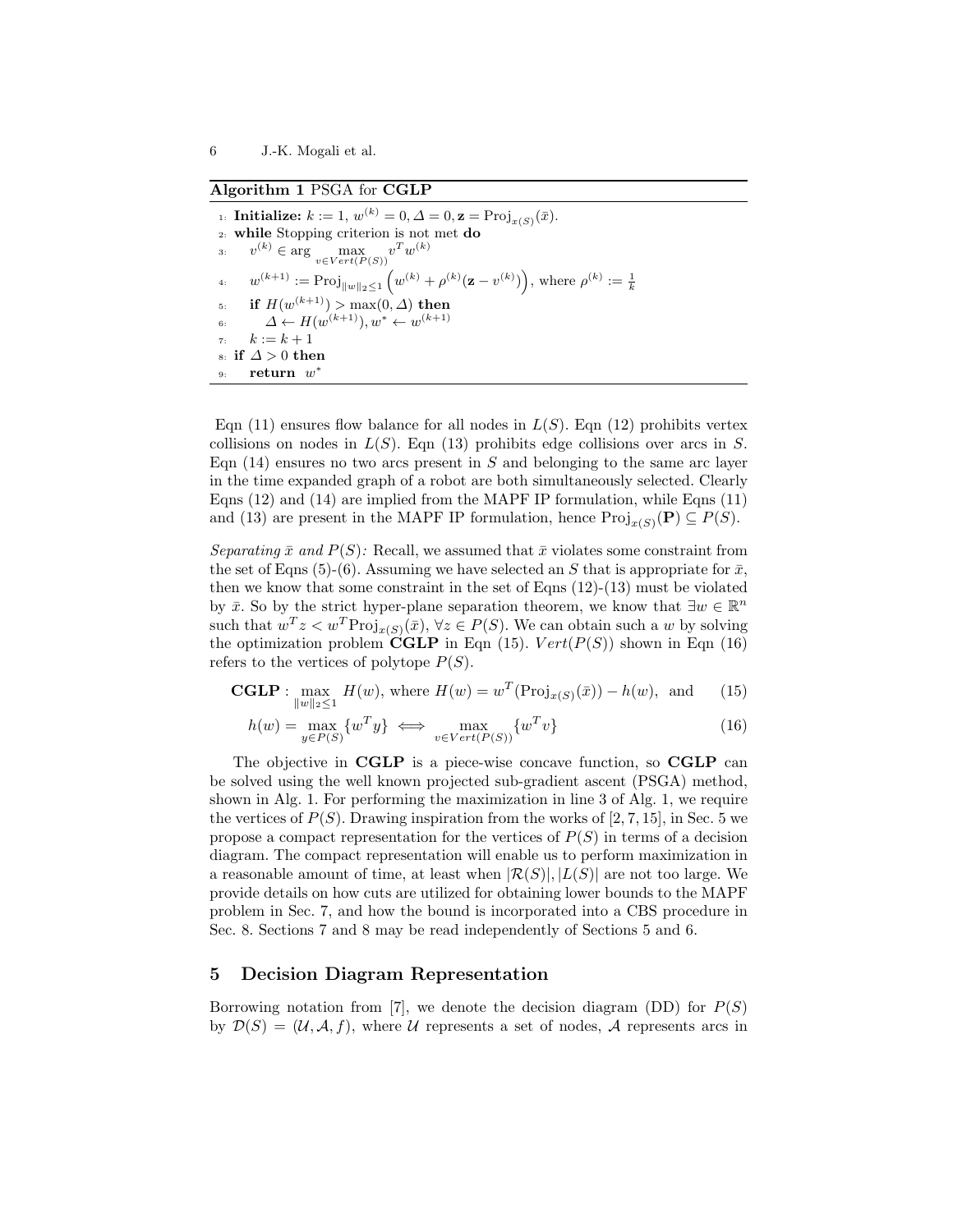a top-down multi-graph,  $f$  labels each an arc in  $A$  to some subset of arcs in S. U can be decomposed into  $|T(S)| + 2$  layers  $\mathcal{U}_0, \mathcal{U}_1, ..., \mathcal{U}_{|T(S)|+1}$ , and A into  $|T(S)| + 1$  layers  $\mathcal{A}_0, \mathcal{A}_1, ..., \mathcal{A}_{|T(S)|}$ .  $\mathcal{U}_0$  contains a single node sr called source and  $\mathcal{U}_{|T(S)|+1}$  contains a single node sk called sink. The tail of any arc in layer j is connected to a node in  $\mathcal{U}_i$  and its head to a node in  $\mathcal{U}_{i+1}$ .

To construct  $\mathcal{D}(S)$  we will use the concept of a state transition diagram. The idea is to interpret each node in  $\mathcal U$  as a state, a practice widely used for optimization using Decision Diagrams [5]. A state maps each  $i \in \mathcal{R}(S)$  to a robot state. For  $i \in \mathcal{R}(S)$ , if robot  $r_i$  occupies location  $v \in V$  at time  $t \in T(S)$ , then the state of robot  $r_i$  is defined as:

$$
\begin{cases} v_i^t, & \text{if } v_i^t \in L_i^t(S) \\ \mathbf{o}, & \text{otherwise} \end{cases}
$$

We motivate introducing o as a state for a robot with an example. Say robot  $r_1$  traverses from location a at time 1 to location b at time 2 i.e  $r_1$  traverses the arc  $(a_1^1, b_1^2) \in A_1(1)$  (refer  $A_i(t)$  notation from Sec. 3), and then traverses the arc  $(c_1^2, d_1^3) \in A_1(2)$ , then first observe that such a path for  $r_1$  is infeasible to the MAPF problem. However, when  $b_1^2, c_1^2 \notin L_1^2(S)$  recall that  $P(S)$  does not enforce flow balance at the nodes  $b_1^2, c_1^2$ , and so  $P(S)$  may contain a vertex corresponding to the infeasible MAPF path, since after-all  $P(S)$  is only a relaxation to  $\text{Proj}_{x(S)}(\mathbf{P})$ . As we chose to adopt a state space representation for building  $\mathcal{D}(S)$ , introducing **o** allows us to interpret our example as:  $r_1$  traverses state  $a_1^1$ to state **o** using arc  $(a_1^1, b_1^2)$ , and then transitions from **o** to  $d_1^3$  using arc  $(c_1^2, d_1^3)$ .

Observe that since  $P(S)$  is parameterized with arc variables and any vertex of  $P(S)$  corresponds to a series of arc traversals for the robots in  $\mathcal{R}(S)$ , we can interpret each vertex as a series of state transitions much the same way as we did earlier for the single robot. In constructing  $\mathcal{D}(S)$ , the overall aim is to ensure that there is a 1:1 correspondence between vertices in  $P(S)$  and state transition paths in  $\mathcal{D}(S)$ . We next construct the nodes in  $\mathcal{D}(S)$ . Let us assume that  $T(S) = \{1, 1 + 1, ..., u\}$ . At time  $t \in T(S)$ , observe there are at  ${\rm most}$  $i{\in}\mathcal{R}(\mathcal{S})$  $(|L_i^t(S)|+1)$  states for the robots. For each of those states at time

 $t \in T(S)$ , we introduce a node in layer  $t - 1 + 1$  of  $\mathcal{D}(S)$  i.e.  $\mathcal{U}_{t-1+1}$ . For any node  $u \in \mathcal{U}$ , we shall use the notation  $u[i]$  to denote the state of robot  $r_i$  in u. The node sr in layer  $U_0$  and node sk in layer  $U_{T(S)+1}$ , both correspond to a state where  $\mathbf{sr}[i] = \mathbf{sk}[i] = \mathbf{o}, \forall i \in \mathcal{R}(S)$ . Some of the nodes (states) populated in U, may contain vertex collisions. A node  $u \in U$  is said to contain a vertex collision iff  $\exists i, j \in \mathcal{R}(S)$  such that both  $u[i]$  and  $u[j]$  are different from **o**, and  $u[i], u[j]$  correspond to the same vertex in V. We remove all nodes that contain vertex collisions from  $U$ , as such states can never be attained from any vertex of  $P(S)$ . Vertex collision checking with **o** was skipped because Eqn (12) has vertex collision constraints only for nodes in  $L(S)$ . The states for  $sr, sk$  was defined that way because Eqn (12) is unconcerned with vertex collisions at times  $l - 1$ ,  $u + 1$ .

Before describing how to populate arcs in  $\mathcal{D}(S)$ , we take a brief detour. For the choice of parameters of  $S$  in Fig. 1, we show a portion of its corresponding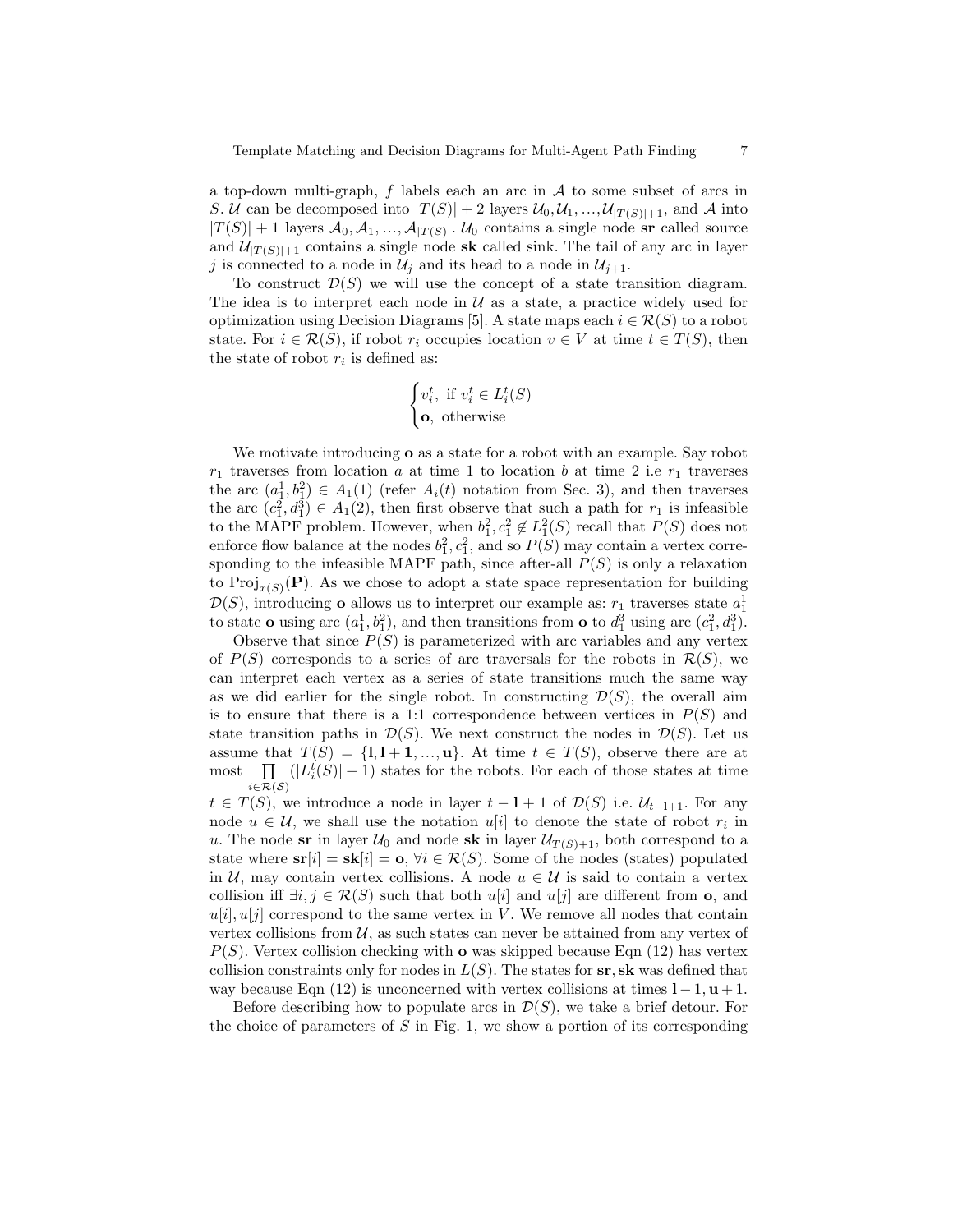

Fig. 2: A portion of the DD for the choice of S in Fig. 1 is shown above, where  $\overrightarrow{A}$  $(2, 2)_1^3, (2, 1)_1^4$ ,  $\vec{B} = ((2, 3)_2^3, (2, 3)_2^4)$ ,  $\vec{C} = ((2, 2)_1^3, (1, 2)_1^4)$ ,  $\vec{D} = ((2, 2)_1^3, (3, 2)_1^4)$ ,  $\vec{E} = ((2, 3)_2^3, (2, 4)_2^4), \vec{F} = ((2, 3)_2^3, (1, 3)_2^4), \vec{G} = ((3, 1)_1^3, (3, 2)_1^4).$ 

DD in Fig. 2. Only a few states in layers  $\mathcal{U}_1, \mathcal{U}_2$ , and arcs in  $\mathcal{A}_1$  with their labels are shown. For robot  $r_1$  to transition from location  $(2, 2)$  at time 3 (denoted by state  $(2, 2)^3$  to  $(3, 2)$  at time 4,  $r_1$  needs to transition with arc  $\overrightarrow{D}$  (refer Fig. 2) for definition). Likewise, for  $r_2$  to transition from state  $(2,3)_2^3$  to  $(2,4)_2^4$ ,  $r_2$  needs to transition with arc  $\dot{E}$ . Since the transition between those states for  $r_1$  and  $r_2$ does not lead to a collision, we connect states **S0**, **S2** with an arc in  $A_1$  and label the arc with the set  $\{\overrightarrow{D}, \overrightarrow{E}\}$ , see Fig. 2. From the definition of  $L_1^4(S)$  provided in the example in Fig. 1, the reader can easily verify that  $r_1$  can transition to state **o** at time 4 from  $(2,2)_1^3$  using either  $\vec{A}$  or  $\vec{C}$ . Consequently, note that  $r_1, r_2$  can transition from S0 to S1 in 2 different ways as shown in Fig. 2.

Moving on from the example, we now provide a formal procedure to populate the arcs in  $\mathcal{D}(S)$ . Consider any node  $v \in \mathcal{U}_k$  and any node  $w \in \mathcal{U}_{k+1}$ . To decide whether we should connect arcs from  $v$  to  $w$ , reduces to first determining whether  $w$  is a feasible state transition of  $v$ , and if yes, then determining all different ways in which the robots may transition from  $v$  to  $w$ . By repeating this process for all pairs of nodes in  $U$  occurring between consecutive layers, we can populate  $\mathcal{A}$ . To establish whether a state transition from v to w is feasible, for each  $i \in \mathcal{R}(S)$ we will establish all the different ways in which robot  $r_i$  can transition from  $v[i]$  to  $w[i]$  by traversing some arc in S, and store this information in the set  $h(v, w, i) \subset S$ . One of the cases below will be applicable for populating  $h(v, w, i)$ :

1. If  $k = 0$  and  $w[i] \in L_i^1(S)$ , then first observe that  $v[i] = \mathbf{o}$  since v is the sr node. Robot  $r_i$  can use any one of the arcs from the set  $\delta_{F_i}^-(w[i])$  to transition to  $w[i]$ , and so  $h(v, w, i) = \delta_{F_i}^-(w[i])$ .

2. If  $1 \leq k < |T(S)|$ , we consider separately the following 3 cases:  $-$  If  $v[i] \in L_i^{k+1-1}(S)$ ,  $w[i] \in L_i^{k+1}(S)$  and  $(v[i], w[i]) \in \delta_{F_i}^+(v[i])$ , then clearly:  $h(v, w, i) = \{ (v[i], w[i]) \}.$  $-[If v[i] = \mathbf{o} \text{ and } w[i] \in L_i^{k+1}(S), \text{ then :}$ 

$$
h(v,w,i) = \{(p_i^{k+1-1}, w[i]) \in \delta^-_{F_i}(w[i])| p_i^{k+1-1} \not \in L_i^{k+1-1}(S)\}
$$

- If  $v[i] \in L_i^{k+1-1}(S)$  and  $w[i] = \mathbf{o}$ , then:

$$
h(v,w,i) = \{(v[i], p_i^{k+1}) \in \delta_{F_i}^+(v[i]) | p_i^{k+1} \not \in L_i^{k+1}(S) \}
$$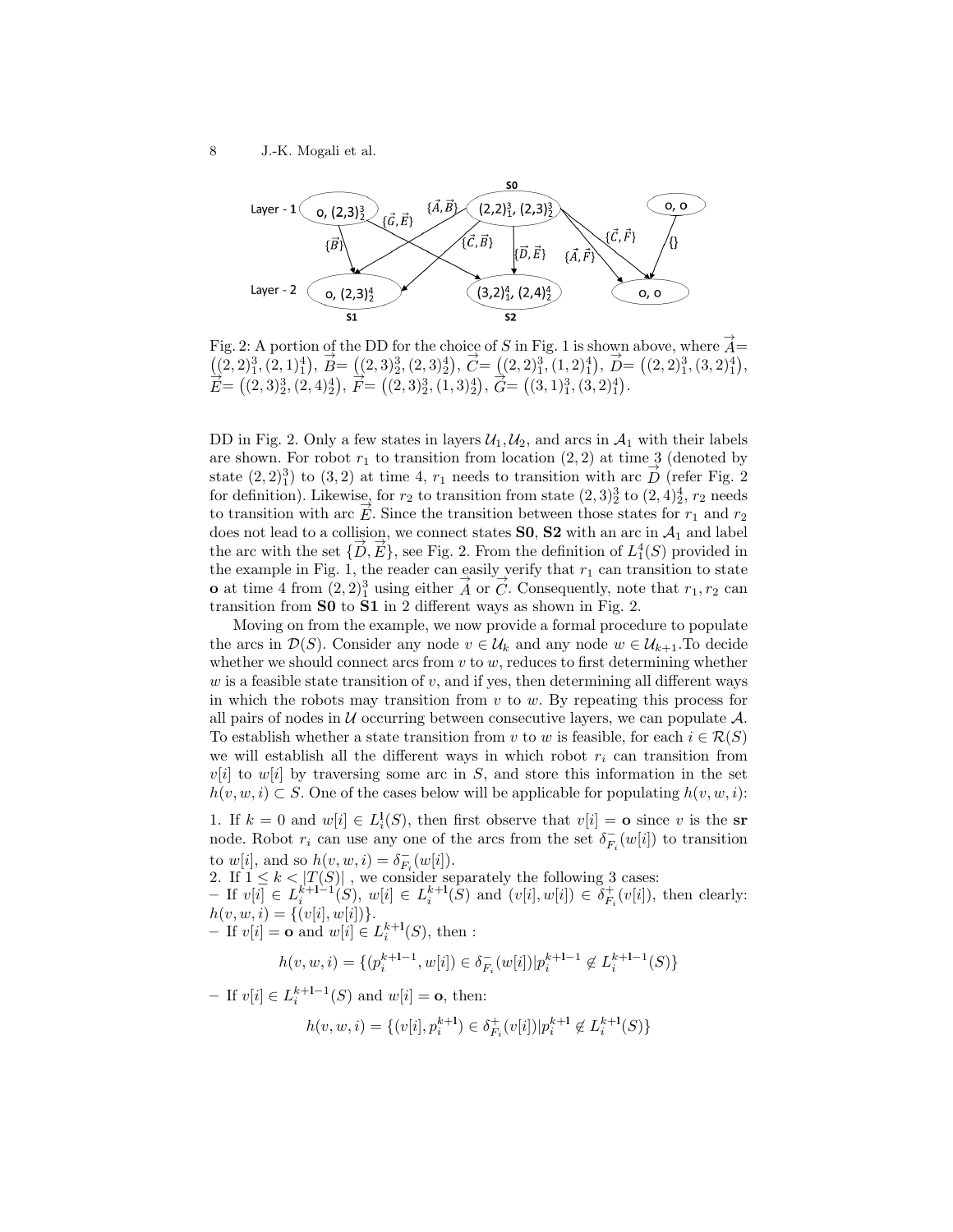3. If  $k = |T(S)|$  and  $v[i] \in L_i^k(S)$ , then  $h(v, w, i) = \delta_{F_i}^+(v[i])$ . Also note that w is sk node, and so  $w[i] = o$ .

4. If  $v[i] = w[i] = o$ , then  $h(v, w, i) = \emptyset$  since there are no arcs in S that the robot can use to traverse between such a pair of states. However a state transition for the robot is still be feasible without using any arcs from S. For example, if at all times  $t \in T(S)$  robot  $r_i$  does not use any arc in S in some start-end path which is feasible to the MAPF problem, then  $r_i$  is in state **o** at all  $t \in T(S)$ .

If for some  $i \in \mathcal{R}(S), v[i], w[i]$  are not both **o**, and no arc could be found for  $h(v, w, i)$  by analyzing 1, 2 and 3, then robot  $r_i$  cannot transition from  $v[i]$  to  $w[i]$ . In such a case, we can safely conclude that the transition from v to w is not feasible, and so we do not need to insert any arc from  $v$  to  $w$  in  $A$ . Assuming that this is not the case for  $v, w$ , we then proceed to check whether arcs can be added from v to w. As the function  $h(v, w, i)$  corresponds to the different ways in which the robot r<sub>i</sub> transitions from state v[i] to w[i], it is only natural that the elements of the set  $H(v, w) = \prod h(v, w, i)$  correspond to all the different ways in which  $i \in \mathcal{R}(S)$ 

robots can transition from v to w. Note that  $H(v, w)$  is a set product, and so each element of  $H(v, w)$  is itself a subset of S (includes the empty set). For any  $i \in \mathcal{R}(S)$ , note that each element of  $H(v, w)$  contains at most one arc from  $A_i$ . Some elements of  $H(v, w)$  may contain arcs from S, wherein robots transitioning using those arcs will result in an edge collision. We remove all those elements from  $H(v, w)$  which will result in edge collisions. Corresponding to each element remaining in  $H(v, w)$  after the previous edge collision filtration step, we add an arc a from v to w in  $\mathcal{A}_k$  and label (cf. f function in definition of  $\mathcal{D}(S)$ ) a by the arcs from S present in the element of  $H(v, w)$ .

There is a 1:1 correspondence between source-sink  $(s\mathbf{r}-s\mathbf{k})$  paths in  $\mathcal{D}(S)$  and vertices of  $P(S)$ , i.e. if  $x_v$  is a vertex of  $P(S)$  and let  $Q = \{a \in S | x_v(a) = 1\}$ , then there is a sr−sk path in  $\mathcal{D}(S)$  such that the labels occurring on the path coincide exactly with Q. Conversely for any  $\mathbf{sr}-\mathbf{sk}$  path, if  $\overline{S} \subset S$  are labels occurring on the path, then there is a vertex  $x_v$  in  $P(S)$  such that  $x_v(\bar{S}) = 1, x_v(S\backslash \bar{S}) = 0$ .

Computing line 3 in Alg. 1 using  $\mathcal{D}(S)$ : To perform the maximization in line 3, we can make use of the correspondence between vertices of  $P(S)$  and  $sr - sk$ paths in  $\mathcal{D}(S)$ . We assign a cost to each arc in A depending on the labels on the arc. For instance, if arc  $a \in \mathcal{A}$  is labelled with  $b_1, b_2$ , where  $b_1, b_2 \in S$ , then we simply assign a cost of  $w^{(k)}(b_1) + w^{(k)}(b_2)$  to a, where  $w^{(k)}(b_i)$  is the value corresponding to  $b_i$  in vector  $w^{(k)}$ . If a is not labeled with any arc from S, then we assign a cost of 0. After setting costs to all arcs in  $A$  in the manner just described, obtaining the arg max vertex in line 3 is equivalent to obtaining any longest  $\mathbf{sr} - \mathbf{sk}$  path in  $\mathcal{D}(S)$ . The computational effort needed to obtain the longest path is  $\mathcal{O}(|\mathcal{A}|)$ , since  $\mathcal{D}(S)$  is a directed acyclic graph.

# 6 Templates for grids

As conflict locations and robots involved in conflicts vary, a different set of parameters for S may need to be chosen in order to generate a cut for each conflict.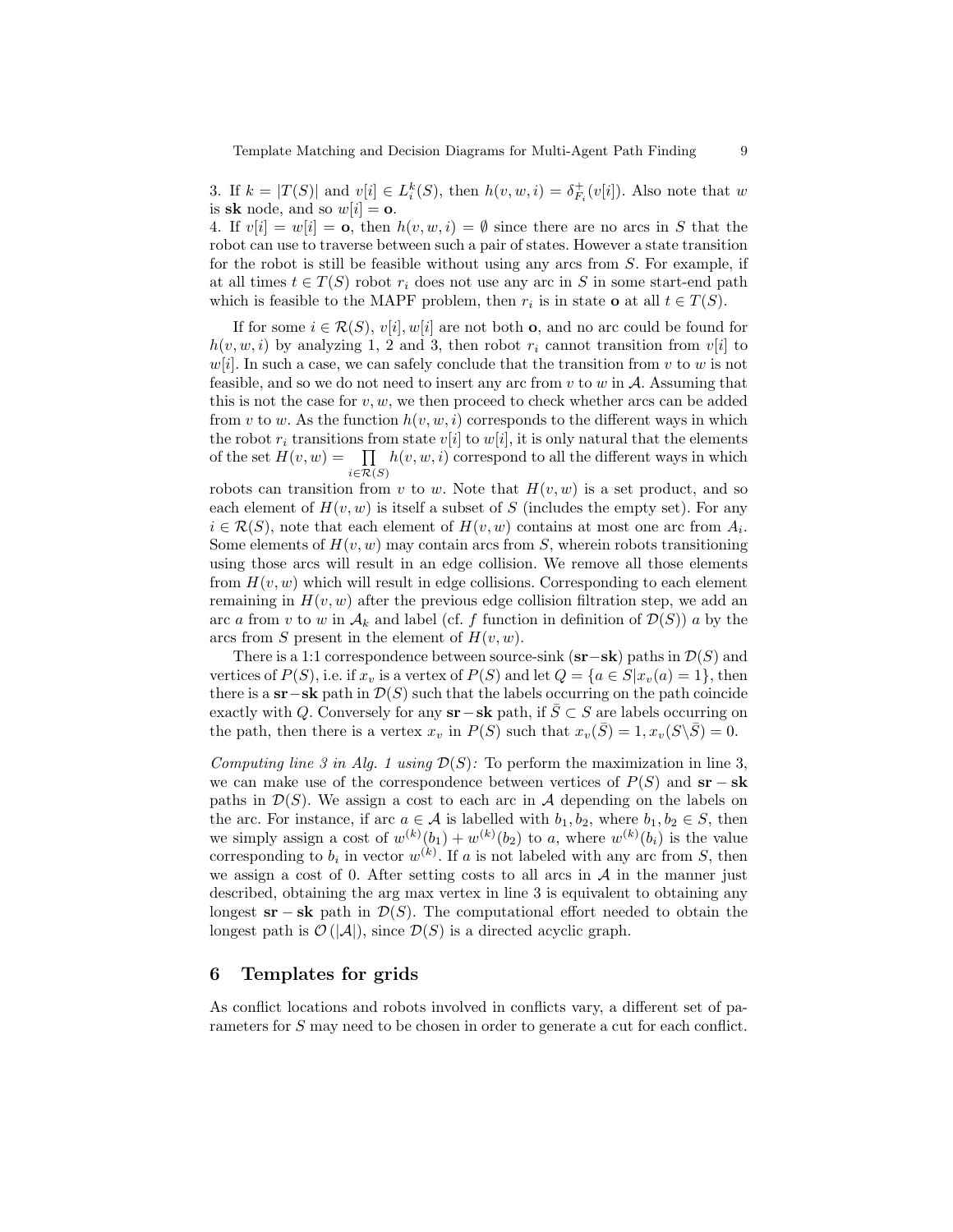Consequently, a different projection polytope  $(P(S))$  needs to be built for each conflict, which is computationally expensive. When  $G$  is a 4 or 8-connectivity grid, the neighborhood relative to any location on the grid is same across all locations on the grid, a property that allows us to build Templates.

Let us denote the polytope  $P(S)$  described in Fig. 1 by  $P_1$ . Now consider the vertex conflict for robots  $r_3$  and  $r_4$  at time 14 shown in Fig. 1. For this conflict, we can create a polytope  $P(S_2)$  with parameters :  $\mathcal{R}(S_2) = \{3, 4\}$ , and  $T(S_2) = \{13, 14, 15\}$ . For all  $i \in [3, 4]$  and  $\forall t \in T(S_2)$ ,  $L_i^t(S_2)$  is set to nodes in  $N_i(t)$  corresponding to all locations in the  $3 \times 3$  grid centered at (6,5). Clearly  $P(S_2)$  can also output a cut for the conflict between  $r_3, r_4$ . While polytopes  $P_1, P(S_2)$  lie in different dimensions, the facial structure of both polytopes are identical. If we substitute  $r_1$  for  $r_3$ ,  $r_2$  for  $r_4$ , advance the interval  $T(S_2)$  by 10 time units, and translate all locations in  $L(S_2)$  by 3 units along the negative Xaxis and by 2 units along the negative Y-axis, we get back all the parameters for S described in Fig. 1. Hence, we claim that both  $P_1$  and  $P(S_2)$  are manifestations of the same base template polytope.

While working with structured graphs such as grids, we can precompute a library of different templates, and use those templates to generate all cuts. By spatio-temporally shifting the parameters of the template about the conflict, multiple cuts can be generated using the same base template. While generating cuts with templates, some locations may be physically blocked on the grid, and so certain states in the DD representation of the template cannot be attained by the robots. In that case, we adjust the longest  $sr - sk$  path computation procedure to avoid paths that pass through infeasible states.

# 7 Lagrangian Relax-and-Cut

 $\boldsymbol{x}$ 

Equipped with the cut generation oracle from the previous section, we will now describe a Non-Delayed Lagrangian Relax-and-Cut (LRC) procedure [13] to generate lower bounds to the MAPF problem. Consider the optimization problem shown in Eqn (17) obtained by omitting all collision constraints from the MAPF IP formulation shown in Sec. 3.

$$
\min_{\in \{0,1\}^{|A|}} \{c^T x | x \text{ satisfies Eqns } (3) - (4)\}\tag{17}
$$

Notice, that the optimal solution to Eqn  $(17)$  (call it  $\bar{x}$ ) consists of robot startend paths, which potentially may contain vertex and edge conflicts. We can use our cut generation technique from the previous section, and generate cuts (denote the set of inequalities generated by  $Cx \leq d$ ) that separate  $\bar{x}$  from **P**. LRC incorporates the cuts generated by solving the Lagrangian dual problem:

$$
\max_{\lambda \ge 0} \min_{x \in \{0,1\}^{|A|}} \{c^T x + \lambda^T (Cx - d)|x \text{ satisfies Eqns (3) - (4)}\} \tag{18}
$$

Eqn (18) is solved using the iterative PSGA procedure, where at each iteration  $\lambda$  is updated by using the solution to the inner minimization problem, which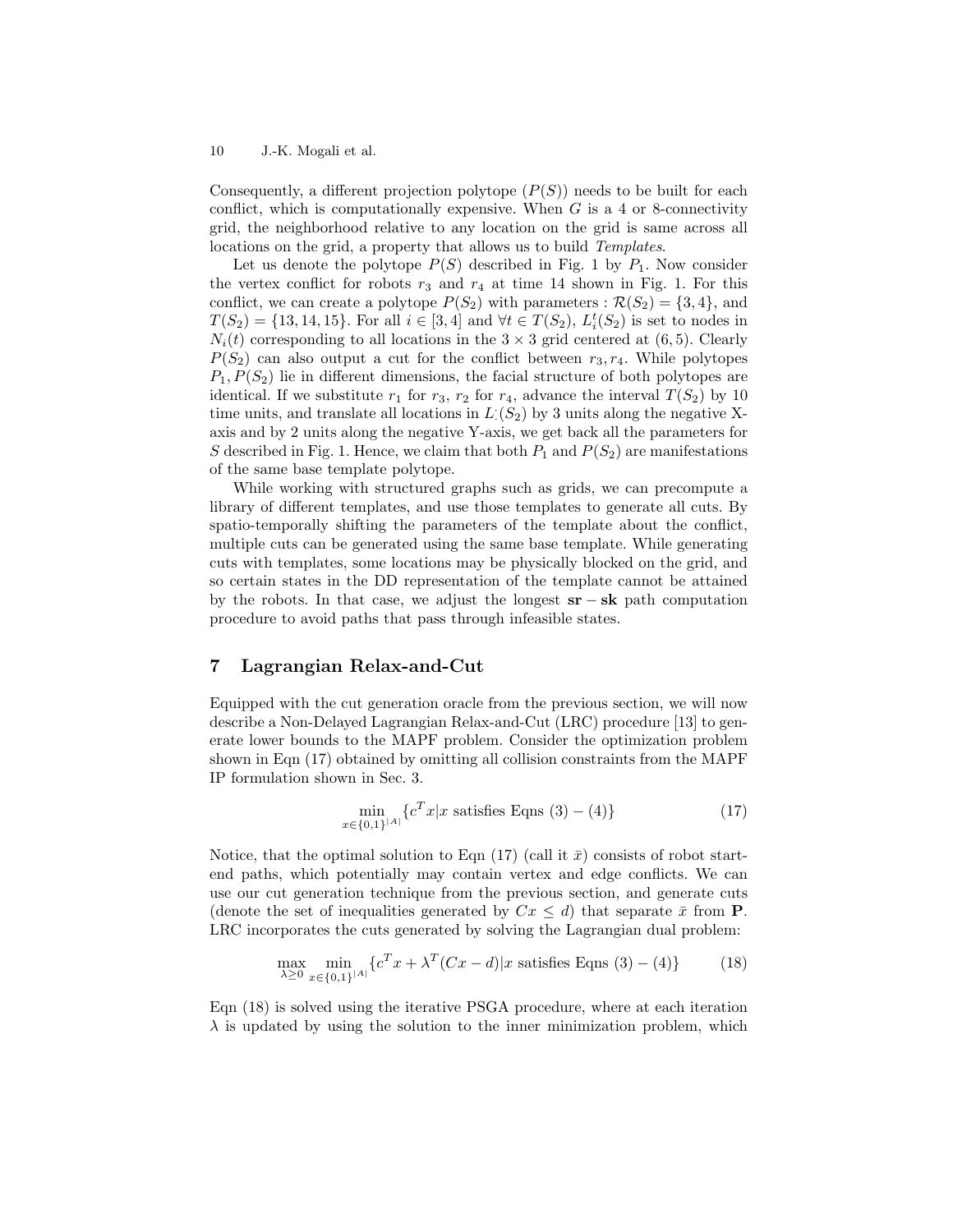Template Matching and Decision Diagrams for Multi-Agent Path Finding 11

Algorithm 2 Lagrangian relax and cut algorithm

| $_1$ : Given: MAX_CUT_ITER, $c$ |
|---------------------------------|
|---------------------------------|

2. **Output:** Inequalities  $Cx \leq d$ , optimal Lagrangian multipliers  $\lambda^*$ , and upper bound(UB).

3: Initialize:  $k = 0, C = \emptyset, d = \emptyset, \lambda = \emptyset, \text{UB} = \infty$ 

4: repeat

- 5:  $\bar{x}_k = \arg \min_{x \in \{0,1\}^{|A|}} \{c^T x + \lambda^T (Cx d) | x \text{ satisfies Eqns (3) (4)}\}$ 6:  $\lambda := (\lambda + \rho_k (C\bar{x}_k - d))_+$
- $\tau$ : if  $\bar{x}_k$  contains conflicts then
- $\epsilon$  if  $k <$  MAX\_CUT\_ITER then

9: Generate cuts  $E_k x \leq f_k$  separating  $\bar{x}_k$  from **P** 10: Append  $E_k x \leq f_k$  to  $Cx \leq d$ . Introduce Lagrangian multipliers for  $E_k x \leq$  $f_k$  initialized all to 1, and append it to the vector  $\lambda$ .

- 11: Repair  $\bar{x}_k$  to generate non-conflicting paths. If repair is successful and cost of repaired solution is less than UB, update UB.
- 12: else

13: if  $\text{Cost}(\bar{x}_k) < \text{UB}$  then

$$
14: \qquad \qquad \text{UB} := \text{Cost}(\bar{x}_k)
$$

15:  $k := k + 1$ 

16: until Termination criterion is met

is a min-cost flow problem. Denote the optimal solution to the min-cost flow problem at iteration k of PSGA by  $\bar{x}_k$ . Note that  $\bar{x}_k$  represent start-end paths for robots, and potentially contains conflicts. The key innovation of LRC is that, if  $\bar{x}_k$  contains conflicts, cuts are generated to separate  $\bar{x}_k$  and **P**. Denote the cuts generated by  $E_k x \leq f_k$ .  $E_k x \leq f_k$  is incorporated into the optimization problem by dualizing them with appropriate Lagrangian multipliers. In other words, we can think of this operation as expanding  $Cx \leq d$  at each iteration by including  $E_k x \leq f_k$ . The motivation to include cuts at each iteration is to strengthen the dual bound by including inequalities (valid for  $P$ ) that are violated by the current dual solution. Deeper the included cut, greater will be the magnitude of the dual gradient term in line 6, and the hope is that ascent along the gradient will lead to a solution with a higher objective. After a few iterations, no more cuts are added, at which point LRC becomes a standard dual ascent scheme.

A schematic overview of the LRC scheme described above is shown in Alg. 2. Alg. 2 takes as input a positive integer MAX CUT ITER, to decide when to stop adding cuts. In line 6, the  $\lambda$  vector is updated with step size  $\rho$ . In our implementation,  $\rho_k$  was set to  $\mathcal{O}(\frac{1}{k})$  up-to MAX\_CUT\_ITER iterations, after which the step size was set according to the scheme in [1], to accelerate convergence. At iteration k, if  $\bar{x}_k$  contains conflicts, we apply a primal repair procedure to try and convert  $\bar{x}_k$  into a conflict free solution, for generating an upper bound.

Our primal repair procedure identifies a maximal independent set (MIS) of non conflicting robots from the paths provided in  $\bar{x}_k$ , and fixes the path of the robots in the MIS to as they are in  $\bar{x}_k$ . The paths for the remaining robots are computed sequentially, where the path assigned to a robot is the shortest start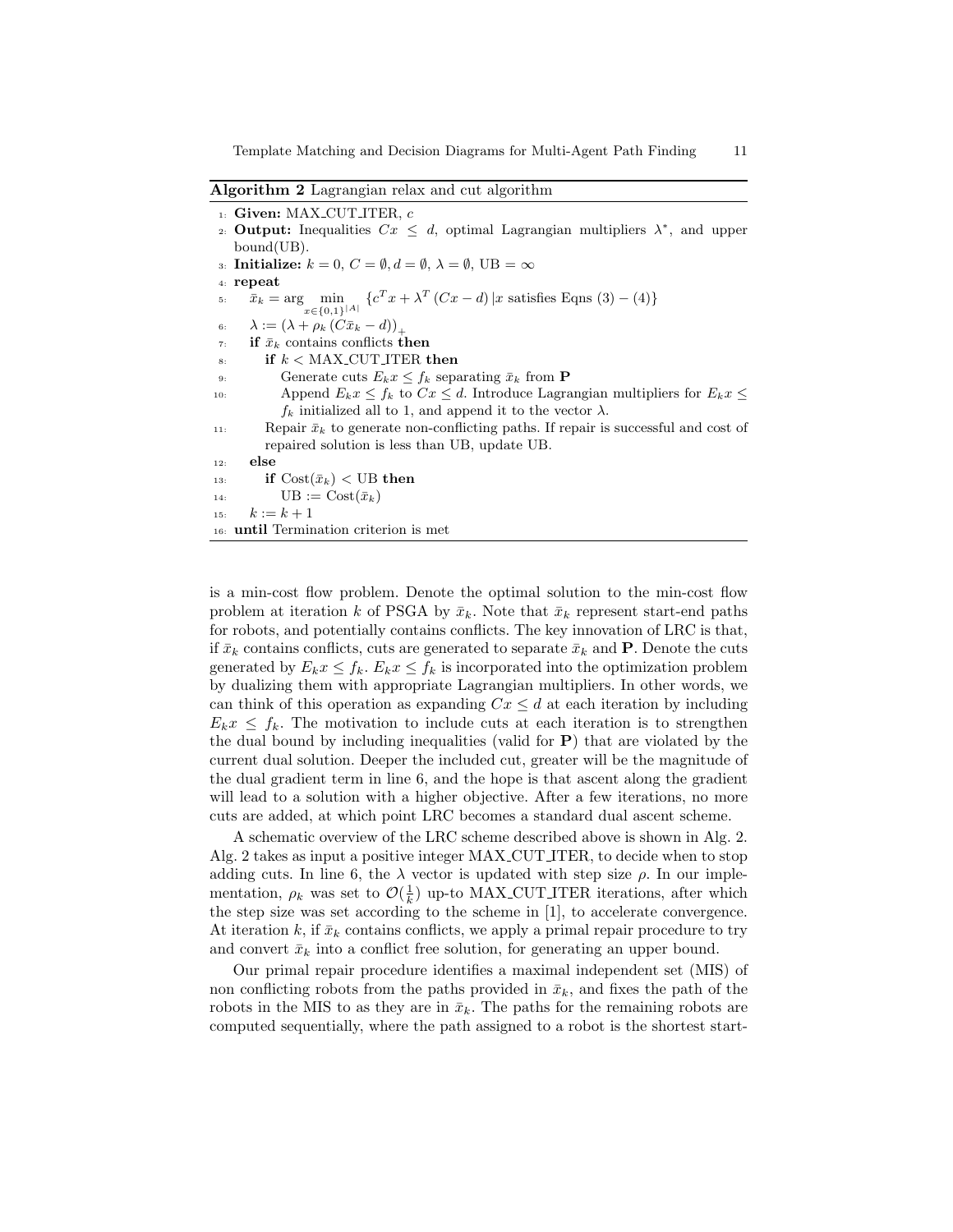end path that does not collide with any path fixed previously to other robots. The order in which the robots are chosen for their path to be computed is determined dynamically using the rule in [17]. If the procedure fails to compute a path for robot  $r$ , then the primal repair procedure is unsuccessful for the current iteration.

# 8 An LRC-based Search Node Evaluation Function

In this section we will describe a new evaluation function for Conflict Based Search (CBS) that uses the output of the LRC procedure. We briefly describe only the relevant portions of CBS to our work. CBS performs a best first search on a search tree, where the most promising node among the previously unexplored nodes of the search tree is selected for exploration by applying an evaluation function. Each node in the search tree is characterized by a set of arcs that the robots are prohibited from using. An evaluation function takes as input any search tree node, and outputs a cost that does not overestimate the cost of the optimal solution to the MAPF problem with the added constraint that robots do not use any arcs prohibited in the search node. The node with the least evaluation cost is then selected. If the cost outputted by the evaluation function closely matches the true lower bound at every search tree node, then we should expect good search performance. Our goal is to improve existing evaluation functions.

Given a search node sn, let us denote the set of arcs that are prohibited in the node by  $\bar{\mathcal{A}}_{sn} \subset \cup_{i \in [\mathbf{N}]} A_i$ . We provide an evaluation function  $\hat{f}_1(\cdot)$  based on Lagrangians. Before the search tree is created we apply Alg. 2, and let  $\hat{C}x \leq \hat{d}$ ,  $\hat{\lambda}$ , and UB denote the outputs.  $\hat{f}_1(sn)$  is computed as:

$$
\hat{f}_1(sn) = \min_{\substack{x \in \{0,1\}^{|A|} \\ x(a) = 0, \forall a \in \bar{\mathcal{A}}_{sn}}} \{c^T x + \hat{\lambda}^T (\hat{C}x - \hat{d}) | x \text{ satisfies Eqns (3) - (4)}\} \tag{19}
$$

The validity of  $f_1(sn)$  as an evaluation function follows from the fact that  $f_1(sn)$ is a Lagrangian dual function where,  $\lambda \geq 0$  and the set of inequalities  $\hat{C}x \leq \hat{d}$ is valid for the feasible region of sn. Note that  $\hat{f}_1$ (sn) can be computed using any shortest path algorithm on the time expanded graphs, but with arc costs reflecting the objective shown in Eqn (19). Our evaluation function is similar to obtaining Lagrangian lower bounds in Constraint Programming [3, 4, 10].

We can combine our proposed evaluation function with any other evaluation function f previously proposed for the MAPF problem (see  $[9, 12]$ ), by taking the maximum i.e.  $\max(f(sn), \hat{f}_1(sn))$  to yield a stronger evaluation function than either just f or  $\hat{f}_1$ . If  $\max(f(sn), \hat{f}_1(sn)) \geq UB$ , we can omit descendants of sn in the remainder of the search procedure i.e. we can prune the node sn.

We designed another evaluation function  $f_2(\cdot)$  inspired directly from the minimum vertex cover (MVC) heuristic of [9] and WDG heuristic of [12]. Observe that the minimization in Eqn (19) can be performed independently for the robots. Let us re-write Eqn (19) as  $\hat{f}_1(sn) = -\hat{d}^T \hat{\lambda} + \sum_{i \in [\mathbf{N}]} \hat{f}_1(sn, i)$ . Similar to the approach in WDG heuristic, for each pair of robots we can solve a 2-Agent MAPF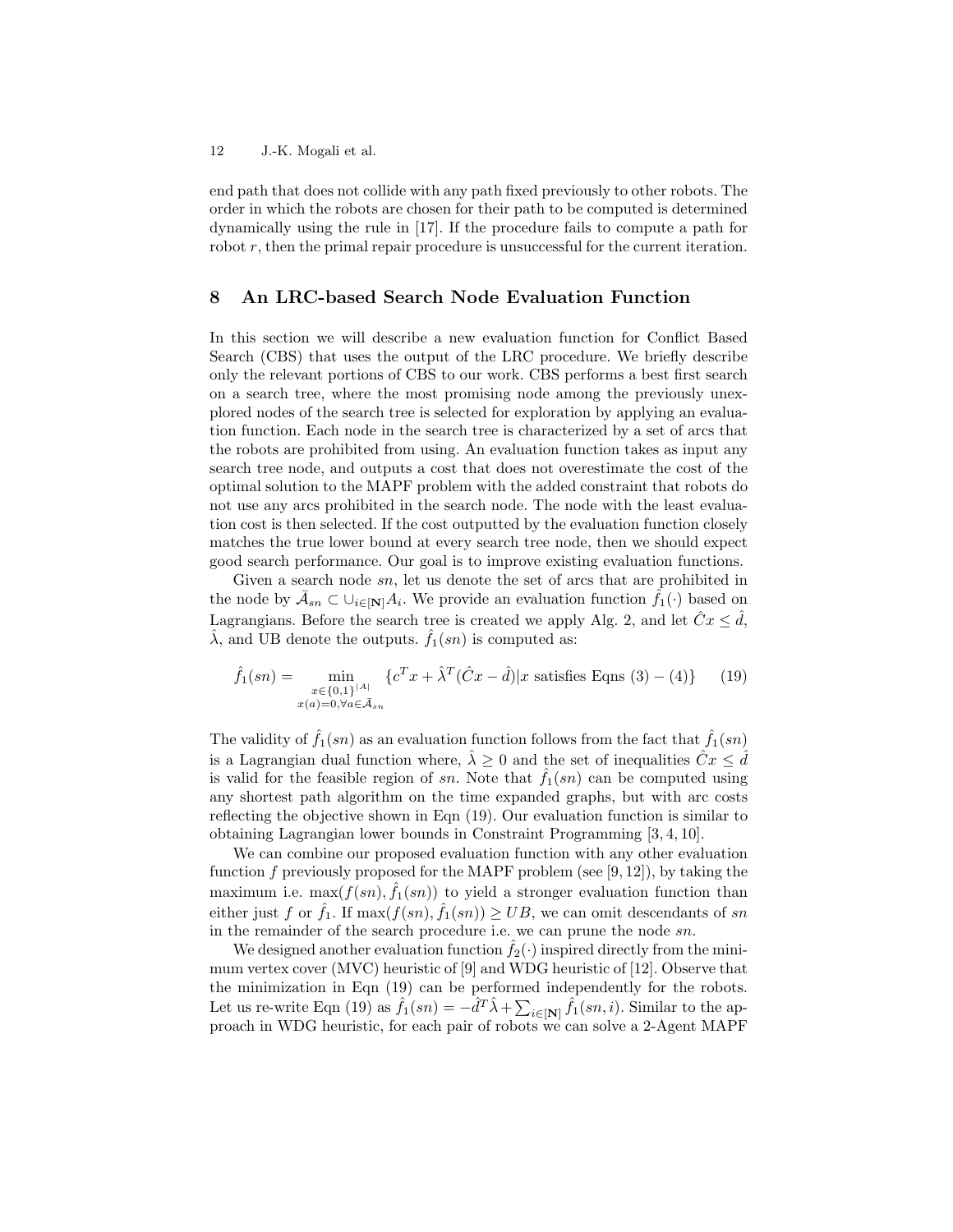problem to obtain lower bounds on the sum of pairwise costs. In this work, we use Lagrangian arc costs to obtain the pairwise bounds. The arc costs are modified to the Lagrangian objective shown in Eqn (19). Say for robots  $r_i, r_j$ , the optimal cost to the 2 agent MAPF problem with Lagrangian arc costs (i.e., the cost of each arc is set to the arc's co-efficient in  $c^T x + \hat{\lambda}^T C x$  is denoted by  $l_{ij}(\hat{\lambda}, sn)$ , we propose a node evaluation function  $\hat{f}_2(sn)$  as:

$$
\hat{f}_2(sn) = \min_{y \in \mathbb{R}^N} -\hat{d}^T \hat{\lambda} + \sum_{i \in [\mathbf{N}]} y_i
$$
  
s.t.  $y_i + y_j \ge l_{ij}(\hat{\lambda}, sn), \forall i, j \in [\mathbf{N}] \times [\mathbf{N}] \text{ and } i < j$   
 $y_i \ge \hat{f}_1(sn, i), \forall i \in [\mathbf{N}]$  (20)

# 9 Experimental Evaluation

The primary goals of our experiments are to understand the additional value that our approach can bring to existing search methods, and how its performance is influenced by the characteristics of the problem.

Experimental Setup As baseline search method, we implemented a state-ofthe-art variant of conflict-based search, called DG [12], however our implementation does not include the run time reduction techniques and MDD merging technique proposed in [12]. When determining whether a pair of robots should share an edge in the conflict graph constructed in DG, we applied a two-agent MAPF solver to check this condition. As branching rule, we implement the rule proposed for ICBS [6], i.e., prioritizing cardinal over semi-cardinal over noncardinal conflicts. We will refer to our implementation of DG as DG\*. Our LRC approach implements DG with  $f_2(\cdot)$  as node evaluation function. We selected  $\hat{f}_2(\cdot)$  over  $\hat{f}_1(\cdot)$ , because Eqn (20) implies  $\hat{f}_2(sn) \geq \hat{f}_1(sn)$ . We denote the combination of DG<sup>\*</sup> with  $\hat{f}_2(\cdot)$  by LR-DG<sup>\*</sup>.

All experiments in this paper were carried out on an Intel 4 core i7-4790 processor running at 3.6 GHz with 16GB RAM, and the program was written in C++. All our experiments were conducted on  $30 \times 30$  4-connectivity grids, where some % of the locations on the grid are randomly chosen and blocked. The start and end locations for the robots on the grid are also randomly assigned. The makespan constraint  $\mathbf T$  was set to 3 more than the shortest time it took for all robots to reach their goal from start when collision constraints are omitted.

In all our experiments for comparing  $DG^*$  with  $LR-DG^*$ , we allocated a time limit of 30 minutes for both algorithms. The 30 minutes allocated to LR-DG\* is further split as follows. A time limit of 10 minutes was allocated beyond which cuts are not added in Alg. 2 and MAX CUT ITER was set to 1000. Optimizing the Lagrangian multipliers using the accelerated step size update rule, in practice takes  $\approx 2$ -4 minutes for the 100 robot instances. The remaining time was spent in performing conflict based search with  $f_2$  as evaluation function.

As all experiments were conducted on a 4-connectivity grid, we could precompute a template library. Our template library consisted of 64 templates with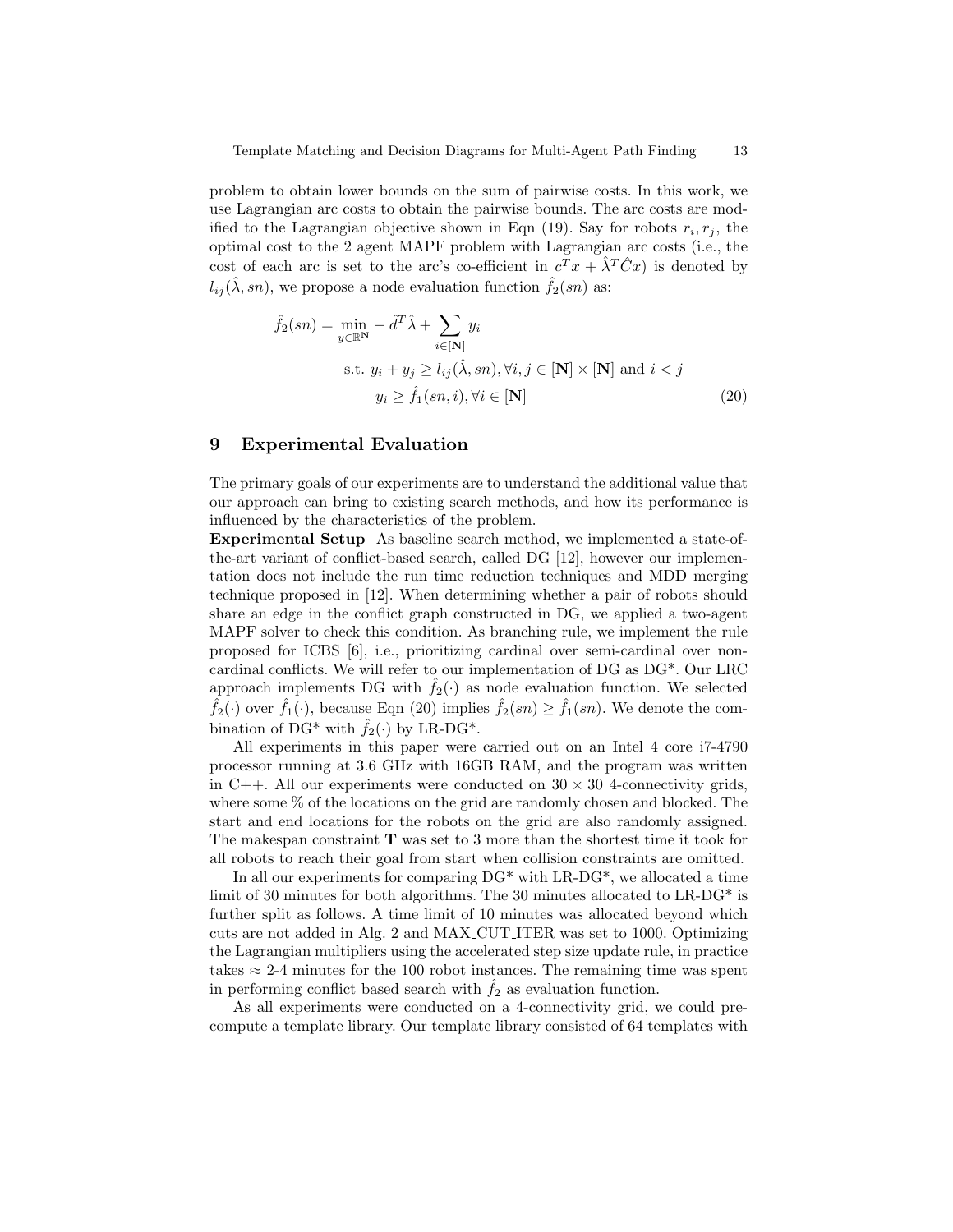

Fig. 4: On Y-axis, we plot the difference in lower bounds outputted by LR-DG\* and DG\* with time for 5 instances. For each problem scenario, the table reports the difference in bounds averaged over 10 instances after 30 mins of simulation per instance.

each template parameterized by 3 robots, time horizon (cf.  $T(S)$ ) of 5 time units, and  $|L_i^t(S)|$  varied between 6 - 9 nodes. This translates roughly to 0.2 million arcs in the size of the DD per template.

Experimental Results To study the impact of problem characteristics on our algorithm performance, we considered problem scenarios with different blocked locations (%) and number of robots. For each such scenario, we record the progress of our solution method's lower bound with time. In Fig. 4, we graphically show the difference between LR-DG\* and DG\* lower bounds with time for different scenarios, and the results after 30 minutes are summarized in the table.

We first explain why the difference in bounds between the 2 methods looks like a step size function. Initially, the LR-DG\* bound lags behind the  $DG*$ bound as it performs the cut addition phase of Alg. 2. In the cut addition phase, the LR-DG\* lower bound is not improving much. On the other hand the MVC heuristic in DG<sup>\*</sup> is able to quickly identify pairs of robots that are in some sense constraining one another, and by branching on their conflicts it is able to make rapid progress initially. Once LR-DG\* enters into the Lagrangian multipliers optimization phase with accelerated step size update rule, we see a marked improvement in the LR-DG\* bound.

From the table shown in Figure 4, one can observe the following trends in the gap between the lower bounds of the two methods. For a fixed number of robots, we see that as the block  $\%$  increases, LR-DG\* dominates over the  $DG^*$  bound. Also, for a fixed block  $\%$ , we observe that the gap between the 2 methods increases as the number of robots increases. The lower bound to the MAPF problem computed just after Lagrangian Relax and Cut phase i.e after Alg. 2 in many cases dominates the bound obtained from DG\* after 30 minutes. For 100 robot problems and 20% blocked cells, on average (over 10 instances) we observed this gap to be 4.89, and for 30% blocked cells the gap was 11.7. These results clearly indicate that the cuts generated in the LRC phase are strong, and capable of generating strong lower bounds for the given objective.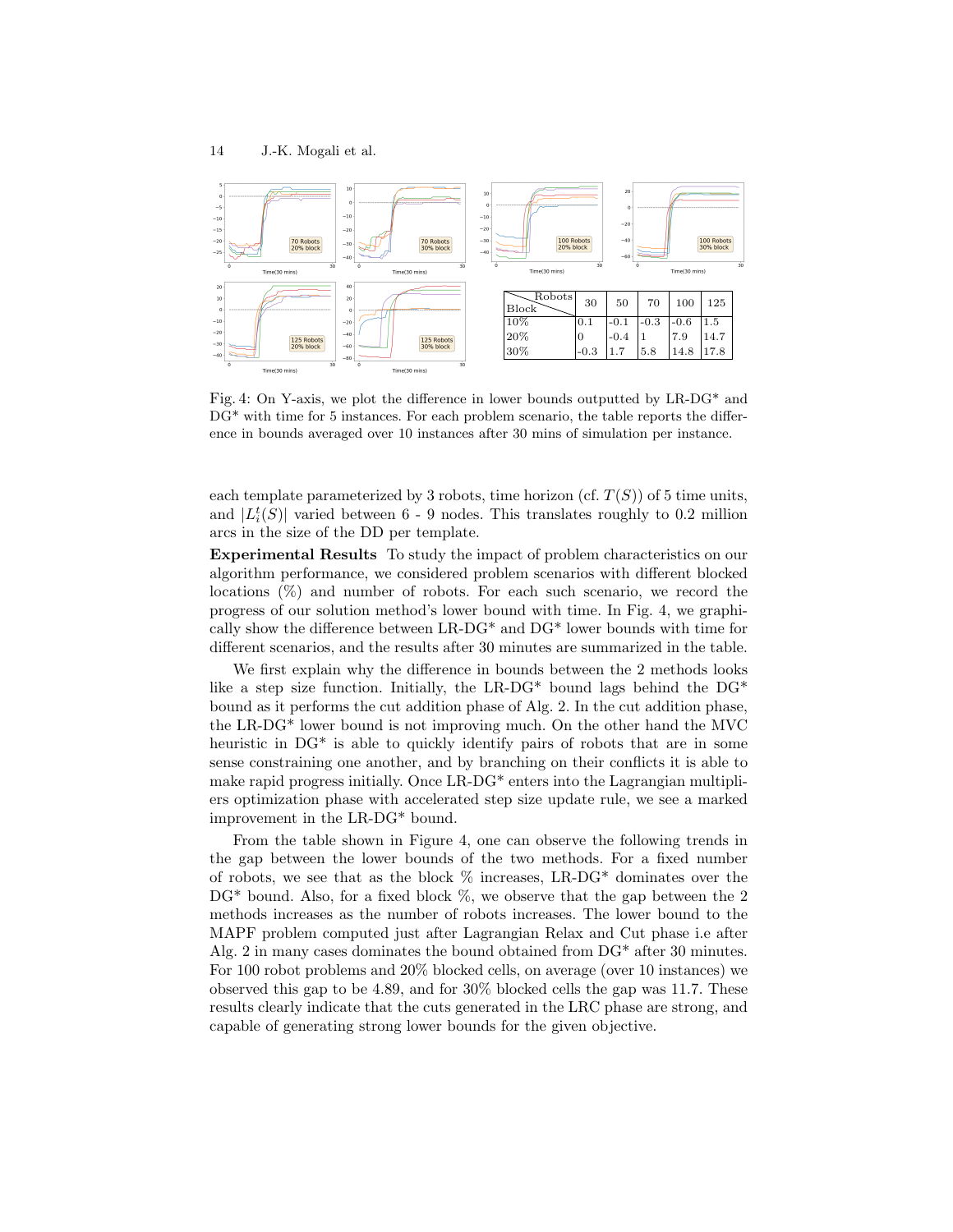We explain the results observed. It is clear that when not many collisions are expected between robots, then it is unlikely that the robots have to wait for another robot or take a longer route. Trying to raise the lower bound with cuts is unlikely to result in an improvement of the lower bound, which is why we see that when the the number of robots is few and/or blocked cells are also few, LR-DG\* is unable to do any better than DG\*. However, when the expected number of collisions is large, we see that LR-DG<sup>\*</sup> generates strong bounds which reflects the strength of the cuts generated during the LRC phase. We explain this performance using an analogy. In environments which contain a lot of spatiotemporal bottleneck regions, i.e., local regions in time where many robots need to pass through to reach their goal, then by simply analyzing paths of robots within the bottleneck region, we may be able to infer facts such as, at least one robot must wait or take a longer route in order to pass through the bottleneck region without colliding. The strength of the inference improves as more robots are included in the analysis. Through the use of templates, our approach essentially focuses on a localized spatio-temporal neighbourhood. Our cut generating templates are able analyze all feasible paths through the neighbourhood at once for the robots parameterizing the template, thus going beyond pairwise analysis of robot paths, thereby able to output strong cuts.

Despite LR-DG\* producing stronger lower bounds than DG\*, in general we observed that LR-DG\* was unable to prove optimality for any problem that DG\* also could not. The results indicates a need for stronger lower bounds and a better primal heuristic than the one used in this work for proving optimality. For problems that were solved to optimality by both DG\* and LR-DG\*, we compared the number of search tree nodes expanded. For 30 robot problems, LR-DG\* on average expanded 37% fewer nodes, however the % reduction in nodes across instances displayed high variance. On many problems, the fact that LR-DG\* proved optimality during LRC phase itself has skewed the results. In general however, observe that since the cuts in the procedure have been generated at the root node, their utility diminishes as the depth of the search node increases. In future work, we will generate new cuts at each search node.

# 10 Conclusions

We proposed a new polyhedral approach for MAPF based on lower-dimensional polytopes called 'templates', which allows us to simultaneously analyze the paths of a number of robots within a spatio-temporal neighbourhood. We used decision diagrams to represent these templates and developed a cut generation scheme. The templates are translated spatio-temporally over the input graph to generate cuts for paths with conflicts. To obtain a lower bound, we embedded the cut generation into a Lagrangian Relax-and-Cut procedure. We incorporated the lower bound as a node evaluation function in a conflict-based search procedure. Our experimental results demonstrated that our lower bounds are particularly effective when the MAPF problem is very constrained due to large number of agents and\or fewer traversable paths on the input graph.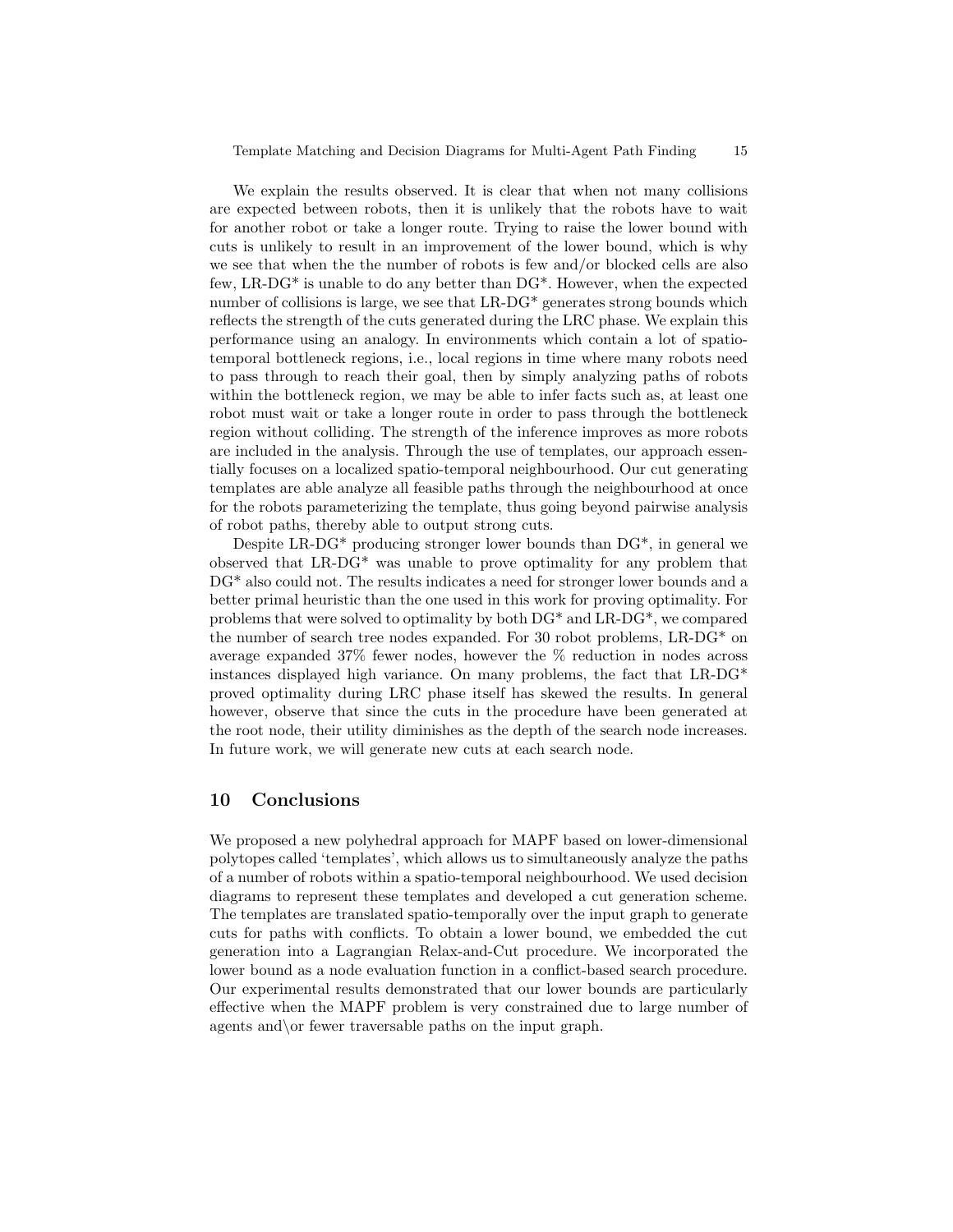## References

- 1. Baker, B.M., Sheasby, J.: Accelerating the convergence of subgradient optimisation. European Journal of Operational Research 117(1), 136–144 (1999)
- 2. Becker, B., Behle, M., Eisenbrand, F., Wimmer, R.: Bdds in a branch and cut framework. In: International Workshop on Experimental and Efficient Algorithms. pp. 452–463. Springer (2005)
- 3. Benoist, T., Laburthe, F., Rottembourg, B.: Lagrange relaxation and constraint programming collaborative schemes for travelling tournament problems. In: CPAIOR. vol. 1, pp. 15–26 (2001)
- 4. Bergman, D., Cire, A.A., van Hoeve, W.J.: Improved constraint propagation via lagrangian decomposition. In: International Conference on Principles and Practice of Constraint Programming. pp. 30–38. Springer (2015)
- 5. Bergman, D., Cire, A.A., Van Hoeve, W.J., Hooker, J.: Decision diagrams for optimization, vol. 1. Springer (2016)
- 6. Boyarski, E., Felner, A., Stern, R., Sharon, G., Tolpin, D., Betzalel, O., Shimony, E.: Icbs: improved conflict-based search algorithm for multi-agent pathfinding. In: Twenty-Fourth International Joint Conference on Artificial Intelligence (2015)
- 7. Davarnia, D., van Hoeve, W.J.: Outer approximation for integer nonlinear programs via decision diagrams. Mathematical Programming pp. 1–40 (2020)
- 8. Escudero, L.F., Guignard, M., Malik, K.: A lagrangian relax-and-cut approach for the sequential ordering problem with precedence relationships. Annals of Operations Research  $50(1)$ , 219–237 (1994)
- 9. Felner, A., Li, J., Boyarski, E., Ma, H., Cohen, L., Kumar, T.S., Koenig, S.: Adding heuristics to conflict-based search for multi-agent path finding. In: Twenty-Eighth International Conference on Automated Planning and Scheduling (2018)
- 10. Khemmoudj, M.O.I., Bennaceur, H., Nagih, A.: Combining arc-consistency and dual lagrangean relaxation for filtering csps. In: International Conference on Integration of Artificial Intelligence (AI) and Operations Research (OR) Techniques in Constraint Programming. pp. 258–272. Springer (2005)
- 11. Lam, E., Le Bodic, P., Harabor, D., Stuckey, P.J.: Branch-and-cut-and-price for multi-agent pathfinding. In: Proceedings of the Twenty-Eighth International Joint Conference on Artificial Intelligence (IJCAI-19), International Joint Conferences on Artificial Intelligence Organization. pp. 1289–1296 (2019)
- 12. Li, J., Boyarski, E., Felner, A., Ma, H., Koenig, S.: Improved heuristics for multiagent path finding with conflict-based search. In: International Joint Conference on Artificial Intelligence. pp. 442–449 (2019)
- 13. Lucena, A.: Non delayed relax-and-cut algorithms. Annals of Operations Research 140(1), 375–410 (2005)
- 14. Sharon, G., Stern, R., Felner, A., Sturtevant, N.R.: Conflict-based search for optimal multi-agent pathfinding. Artificial Intelligence 219, 40–66 (2015)
- 15. Tjandraatmadja, C., van Hoeve, W.J.: Target cuts from relaxed decision diagrams. INFORMS Journal on Computing  $31(2)$ , 285–301 (2019)
- 16. Wagner, G., Choset, H.: M\*: A complete multirobot path planning algorithm with performance bounds. In: 2011 IEEE/RSJ international conference on intelligent robots and systems. pp. 3260–3267. IEEE (2011)
- 17. Wang, J., Li, J., Ma, H., Koenig, S., Kumar, T.: A new constraint satisfaction perspective on multi-agent path finding: Preliminary results. In: Proceedings of the 18th International Conference on Autonomous Agents and MultiAgent Systems. pp. 2253–2255. International Foundation for Autonomous Agents and Multiagent Systems (2019)